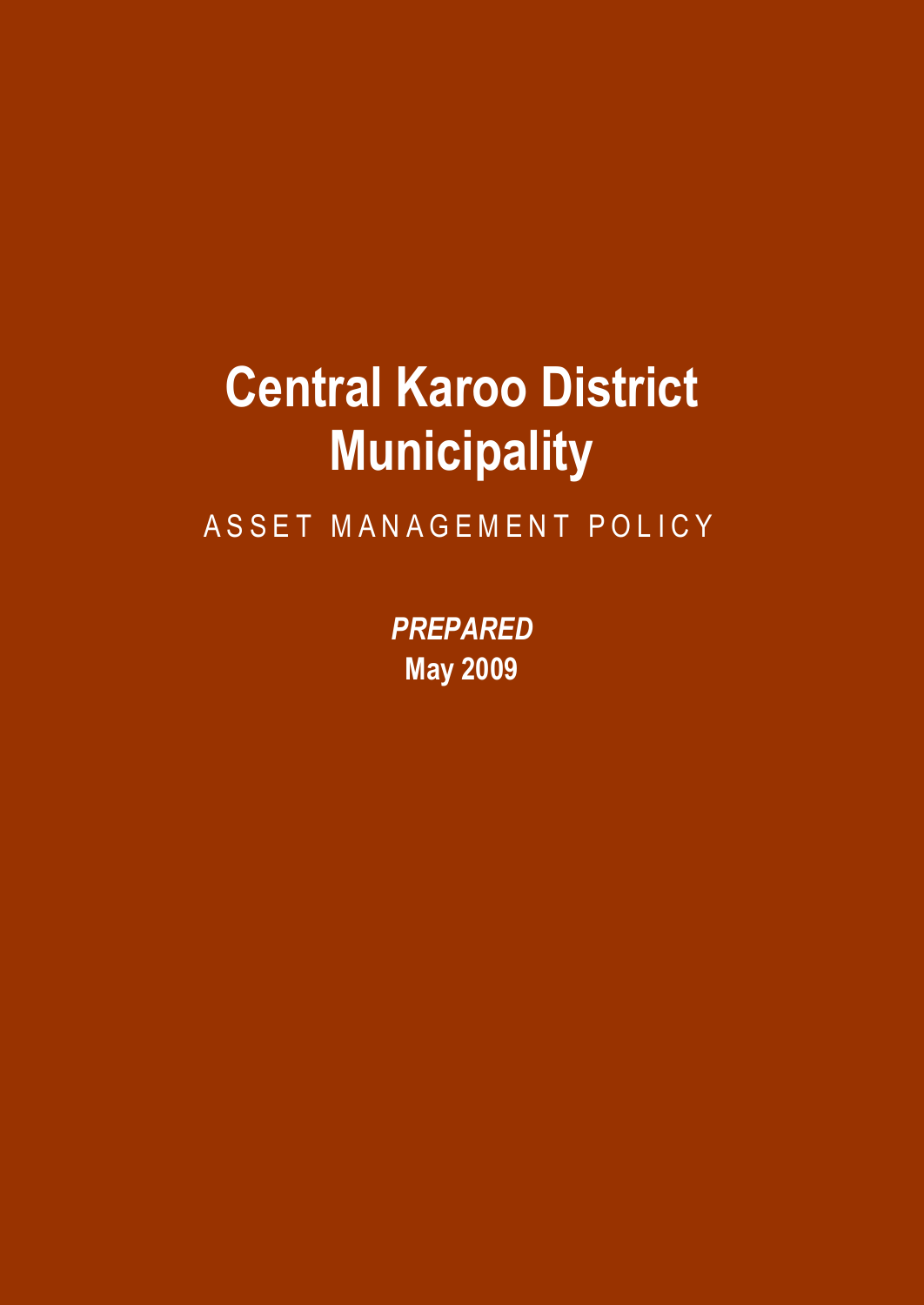# **T A B L E O F C O N T E N T S**

- 1. INTRODUCTION
- 2. OBJECTIVE
- 3. STATUTORY FRAMEWORK
- 4. ACCOUNTING STANDARDS
- 5. DEFINITIONS
- 6. BACKGROUND
- 7. DELEGATION OF POWERS
- 8. RESPONSIBILITY
- 9. ASSET REGISTER
- 10. CLASSIFICATION OF ASSETS
- 11. CAPITALISATION CRITERIA
- 12. DEPRECIATION
- 13. AMENDMENT OF ASSET LIVES AND DIMINUTION IN THE VALUE OF PPE
- 14. IMPAIRMENT OF ASSETS
- 15. REVALUATION OF ITEMS OF PPE
- 16. ACQUISITION OF ASSETS
- 17. PURCHASE OR HIRE OF IMMOVABLE PROPERTY
- 18. GUIDELINE PROCEDURES FOR ADDITIONS TO ASSETS
- 19. FUNDING OF PPE AND RESERVES
- 20. ALIENATION OF ASSETS
- 21. GUIDELINE PROCEDURES FOR THE DISPOSAL OF ASSETS
- 22. OTHER WRITE-OFFS OF PPE
- 23. MANAGEMENT AND OPERATIONS OF ASSETS
- 24. MAINTENANCE
- 25. REPLACEMENT STRATEGY
- 26. TRANSFER OF ASSETS
- 27. PHYSICAL SECURITY OF ASSETS
- 28. INSURANCE OF ASSETS
- 29. SHORT TITLE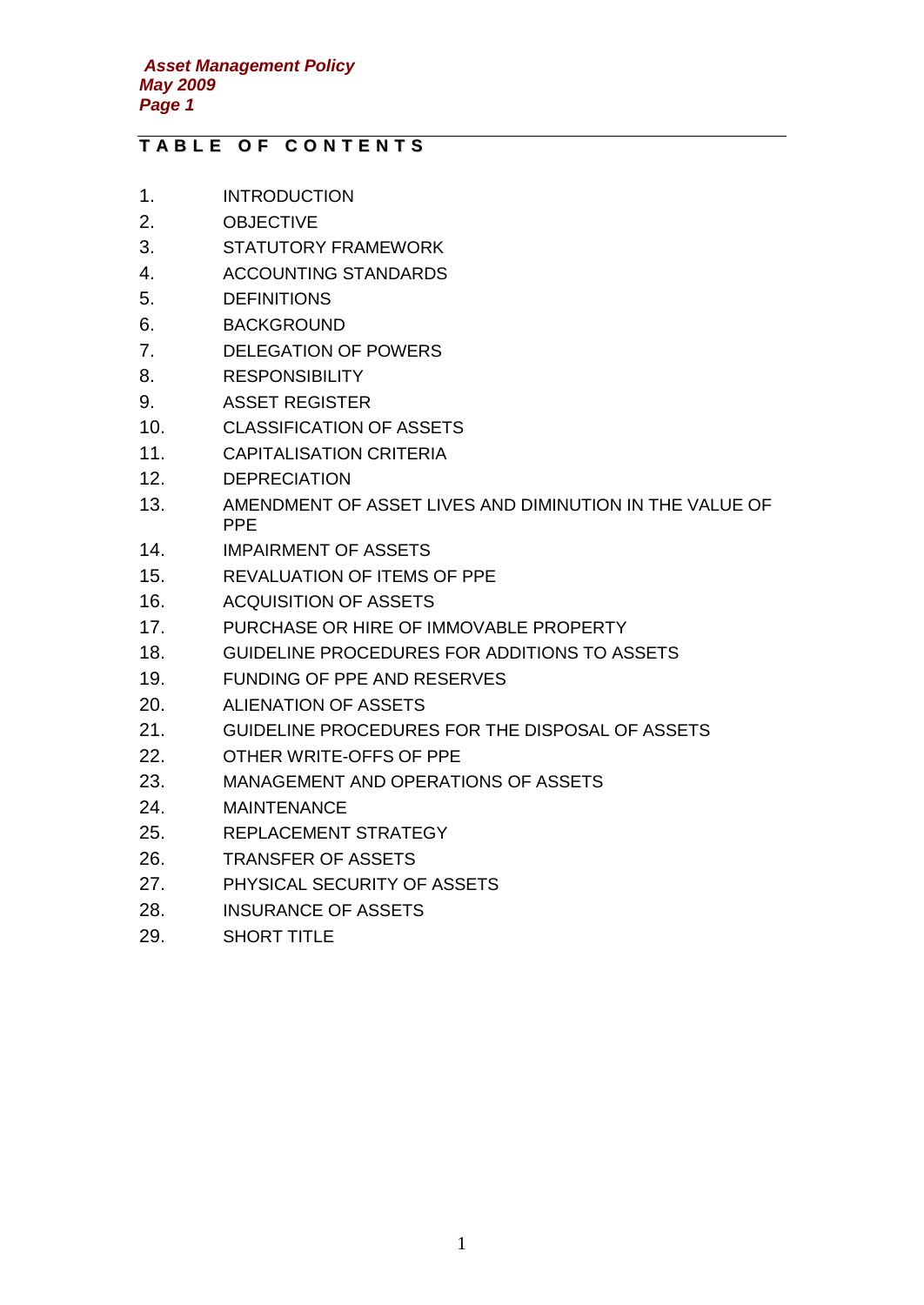# **1. INTRODUCTION**

This policy for the management of assets has been designed to assist management and officials of the Central Karoo District Municipality with the description of management procedures for Property, Plant and Equipment, Investment Property, Agricultural Assets and Intangible Assets. It also should assist with the capacity to differentiate between activities, which are acceptable in terms of general authorization, supervisory responsibilities and limits of authority to the management of assets and functions of the organisation.

This policy will provide certainty with respect to the handling of asset management procedures undertaken within the organization and will ensure that management and employees understand their respective responsibilities and duties.

For the purpose of this policy, assets exclude inventory and monetary assets such as debtors.

This policy replaces all asset management procedures/instructions and memoranda that have been previously issued.

Failure to comply with this policy will result in the institution of disciplinary procedures in terms of the stipulated human resource policies and procedures of the Municipality.

# **2. OBJECTIVE**

The objective of this policy is to ensure that assets of the Municipality are properly managed and accounted for by:

- The accurate recording of essential asset information;
- The accurate recording of asset movements:
- Exercising strict physical controls over all assets;
- Treating the assets correctly in the Municipality's financial statements;
- Providing accurate and meaningful management information;
- Compliance with the Council's accounting policies and Generally Recognised Accounting Practices;
- Adequate insuring of assets;
- Maintenance of Council's assets;
- Ensuring that managers are aware of their responsibilities with regard to the assets; and
- Setting out the standards of management, recording and internal controls so as to safeguard the assets against inappropriate utilisation or loss.

# **3. STATUTORY FRAMEWORK**

The statutory framework for this policy is:

- The Constitution of the Republic of South Africa, Act 108 of 1996;
- Local Government: Municipal Structures Act, No 117 of 1998;
- Local Government: Municipal Systems Act, No 32 of 2000;
- Local Government: Municipal Finance Management Act, No. 56 of 2003;
- Regulation No. 31346 of 2008;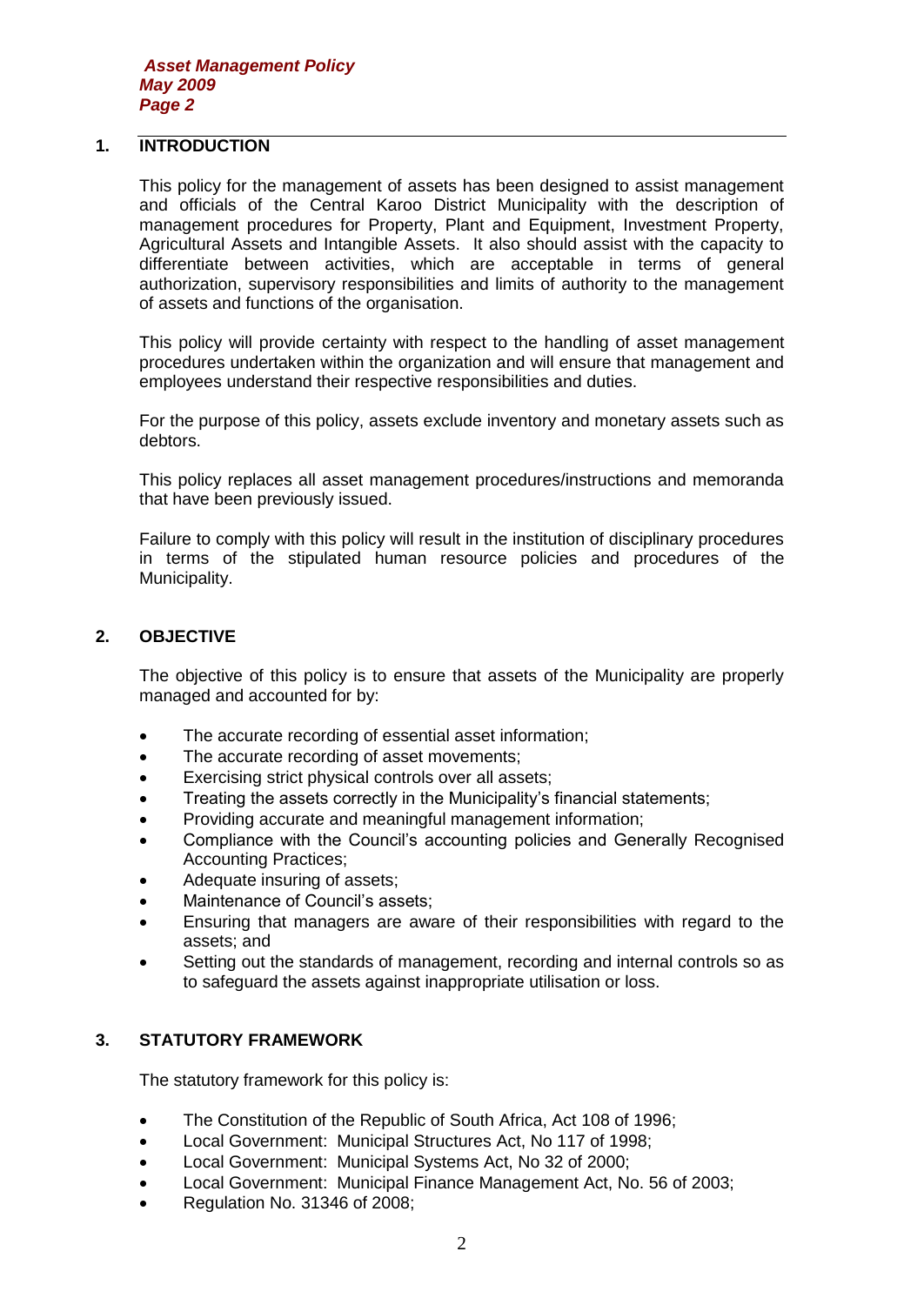- Municipal Supply Chain Management Regulations No. 27636;
- Generally Recognised Accounting Practice.

# **4. ACCOUNTING STANDARDS**

This document constitutes a policy statement and shall not take precedence over the standards specified by the Accounting Standards Board. The relevant accounting standards include:

- GRAP 1 Presentation of Financial Statements;
- GRAP 13 Leases:
- GRAP 16 Investment Property;
- GRAP 17 Property, Plant and Equipment;
- GRAP 100 Non current Assets Held for Sale and Discontinued Operations;
- GRAP 101 Agricultural;
- GRAP 102 Intangible Assets; and
- IAS 36 Impairment of Assets

Other relevant accounting standards are:

- **GRAP 12 on Inventories**
- GRAP 11 on Construction Contracts

# **5. DEFINITIONS**

Every effort has been made to use definitions established through legislation, standards of accounting and other guidance on asset management. Should uncertainty arise regarding a specific definition the definition as per the relevant original legislation or standard of accounting shall be referred to.

*"Accounting Officer"* means the Municipal Manager appointed in terms of Section 82 of the Local Government: Municipal Structures Act, 1998 (Act 117 of 1998) and being the head of administration and accounting officer in terms of Section 60 of the Local Government: Municipal Systems Act, 2000 (Act No. 32 of 2000).

*"Agricultural Activity"* is the management by an entity of the biological transformation of biological assets for sale, into agricultural produce, or into additional biological assets.

*"Active market"* is a market in which all the following conditions exist:

- The assets traded within the market are homogeneous;
- Willing buyer and seller can normally be found at any time; and
- Prices are available to the public.

*"Agricultural Produce"* is the harvested product of the entity's biological assets.

*"Amortisation"* is the systematic allocation of the depreciable amount of an intangible asset over its useful life.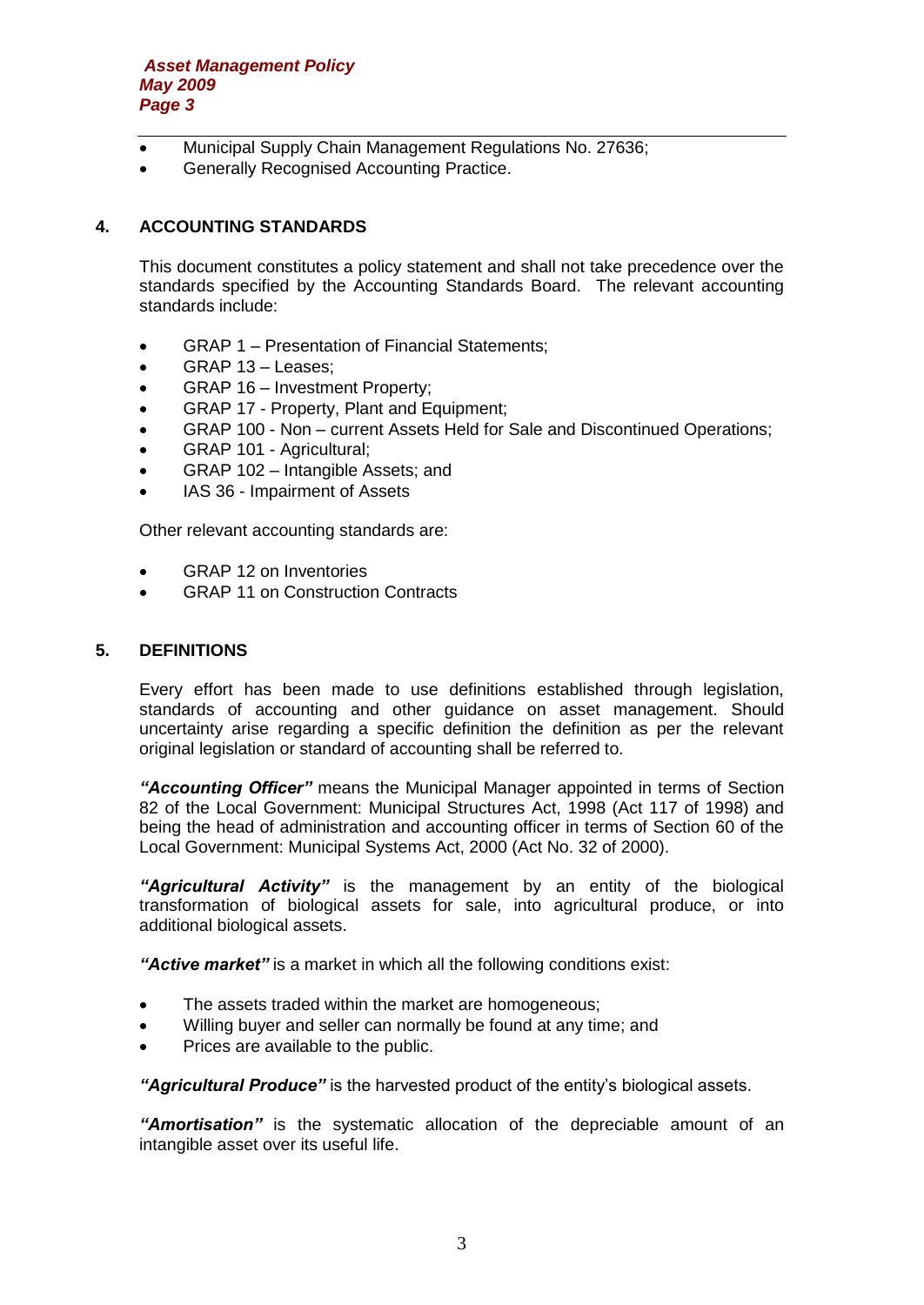*"Assets"* are resources controlled by the Municipality as a result of past events and from which future economic benefit or service potential are expected to flow. However for the purpose of this policy exclude inventory and other monetary assets.

*"Asset categories"* are the six main asset categories defined as follows:

- **• Infrastructure assets** are defined as any asset that is part of a network of similar assets. Examples are roads, water reticulation schemes, sewage purification and trunk mains, transport terminals and car parks.
- **• Community assets**  are defined as any asset that contributes to the community's well-being. Examples are parks, libraries and fire stations.
- **• Heritage assets** are defined as culturally significant resources. Examples are works of art, historical buildings and statues.
- **• Investment properties** are defined as properties that are acquired for economic and capital gains. Examples are office parks and under-developed land acquired for the purpose of resale in future years.
- **• Intangible assets**  are identifiable assets without physical substance.
- **• Other assets**  are defined as assets utilized in normal operations. Examples are plant, equipment, motor vehicles and furniture and fittings.

*"Asset's Life-Cycle"* is the cycle of activities that an asset goes through – including planning, design, initial acquisition and/or construction, cycle of operation and maintenance and capital renewal and finally disposal.

*"Asset Manager"* is any official who has been delegated responsibility and accountability for the control, usage, physical and financial management of the Municipality's assets in accordance with the entity's standards, policies, procedures and relevant guidelines.

*"Asset Register"* is a record of information on each asset that supports the effective financial and technical management of the assets, and meets statutory requirements.

*"Biological Asset"* is a living animal or plant.

*"Biological Transformation"* comprises the processes of growth, degeneration, production and procreation that cause qualitative or quantitative changes to a biological asset.

*"Carrying amount"* is the amount at which an asset is recognized after deducting any accumulated depreciation and accumulated impairment losses.

*"Chief Financial Officer"* means an officer of a municipality designated by the municipal manager to be administratively in charge of the budgetary and treasury functions.

*"Class of property, plant and equipment"* means a grouping of assets of a similar nature or function in a municipality's operations, which is shown as a single item for the purpose of disclosure in the financial statements.

*"Commercial service"* means a service other than a municipal service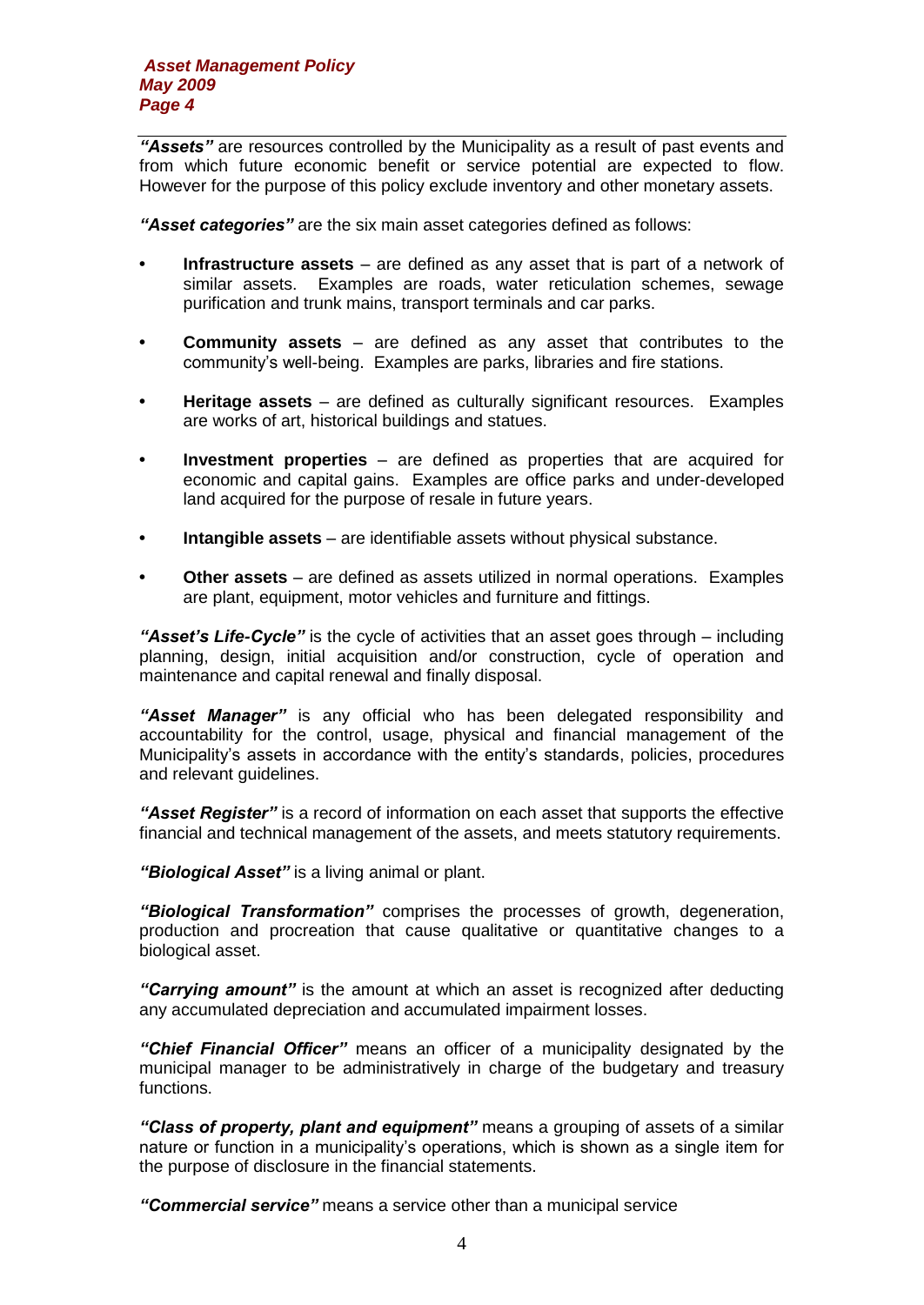- (a) rendered by a private sector party or organ of state to or for a municipality or municipal entity on a commercial basis; and
- (b) which is procured by the municipality or municipal entity through its supply chain management policy.

**"***Community Assets***"** – are defined as any asset that contributes to the community's well-being. Examples are parks, libraries and fire stations.

*"Cost"* – is the amount of cash or cash equivalents paid or the fair value of the other consideration given to acquire an asset at the time of its acquisition or construction or where applicable, the amount attributed to that asset when initially recognized in accordance with the specific requirements of Standards of GRAP.

**"***Depreciation***"** – is the systematic allocation of the depreciable amount of an asset over its useful life.

**"***Depreciable Amount***"** – is the cost of an asset, or other amount substituted for cost in the financial statements, less its residual value.

*"Depreciated replacement cost"*, in relation to capital assets, means an amount equivalent to the cost to replace the capital assets on the date of transfer adjusted by a deemed depreciated cost at the date of the transfer taking into account the age and condition of the assets.

*"Disposal"*, in relation to capital assets, includes –

- (a) the demolition, dismantling or destruction of the capital assets; or
- (b) any other process applied to capital assets which results in loss of ownership of the capital assets otherwise than by way of transfer of ownership.

*"Disposal management system"* means the system contemplated in regulation 40 of the Municipal Supply Chain Management Regulations, published by General Notice No. 868 of 2005.

*"Enhancements / Rehabilitation"* is an improvement or augmentation of an existing asset beyond its original recognized service potential for example useful life, capacity, quality and functionality.

**"***Fair Value***"** – is the amount for which assets could be exchanged between knowledgeable, willing parties in an arm's length transaction.

*"GRAP"* is Standards of Generally Recognised Accounting Practice

**"***Head of department / senior manager***"** – means a manager referred to in section 56 of the Municipal Systems Act.

**"***Heritage Assets***"** – are defined as culturally significant resources. Examples are works of art, historical buildings and statues.

*"Historical cost" -* means the original purchase price or cost of acquisition of the capital assets at the time the assets were acquired

An "*impairment loss"* – of cash generating assets is the amount by which the carrying amount of assets exceeds its recoverable amount.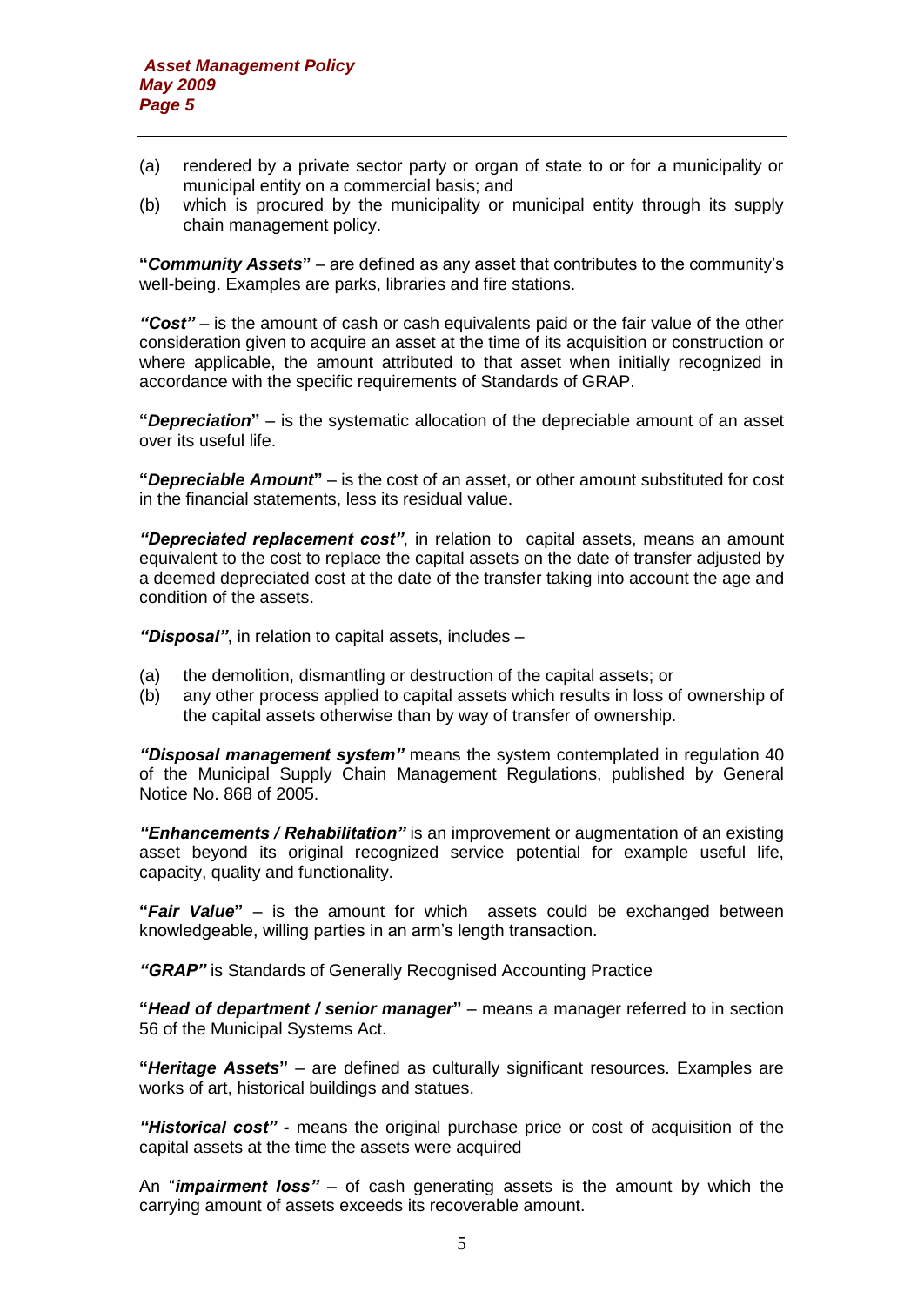An "*impairment loss"* - of non-cash generating assets is the amount by which the carrying amount of assets exceeds its recoverable service amount.

*"Infrastructure assets"* - are defined as any asset that is part of a network of similar assets. Examples are roads, water reticulation schemes, sewerage purification and trunk mains, transport terminals and car parks.

*"Intangible assets" -* are identifiable non-monetary assets without physical substance.

**"***Investment Properties***"** – are defined as property (land or a building-or part of a building-or both) held (by the owner or by lessee under a finance lease) to earn rentals or for capital appreciation or both, rather than for:

- (a) use in the production and supply of goods or services or for administrative purposes; or
- (b) sale in the ordinary course of business.

*"Municipality"* means the Central Karoo District Municipality.

**"***Other Assets***"** – are defined as assets utilized in normal operations. Examples are plant and equipment, motor vehicles and furniture and fittings.

**"***Property, Plant and Equipment***"** *(PPE)* – are tangible assets that:

- are held by a municipality for use in the production or supply of goods or services, for rental to others, or for administrative purposes, and
- are expected to be used during more than one period.

*"Realisable value"* means the amount of cash or cash equivalents that could currently be obtained by transferring the capital assets, less the estimated cost of completion and the estimated costs necessary to make the transfer.

**"***Recoverable Amount***"** – is the amount that the Municipality expects to recover from the future use of assets, including its residual value on disposal.

*"Recoverable service amount"* is the higher of a non-cash-generating asset's fair value less costs to sell and its future value in use.

**"***Residual Value***"** – of assets is the estimated amount that an entity would currently obtain from disposal of the assets, after deducting the estimated costs of disposal, if the assets were already of the age and condition expected at the end of its useful life.

*"Right to use, control or manage"* means a right to use, control or manage the capital assets for a period exceeding one calendar month without ceding legal ownership in the assets. In other words, where the granting of such rights do not amount to the transfer or permanent disposal of the assets, for example when a right is acquired through a leasing, letting or hiring out arrangement.

*"Senior Manager"* is a manager referred to Section 57 of the Municipal Systems Act (MSA) being someone reporting directly to the municipal manager.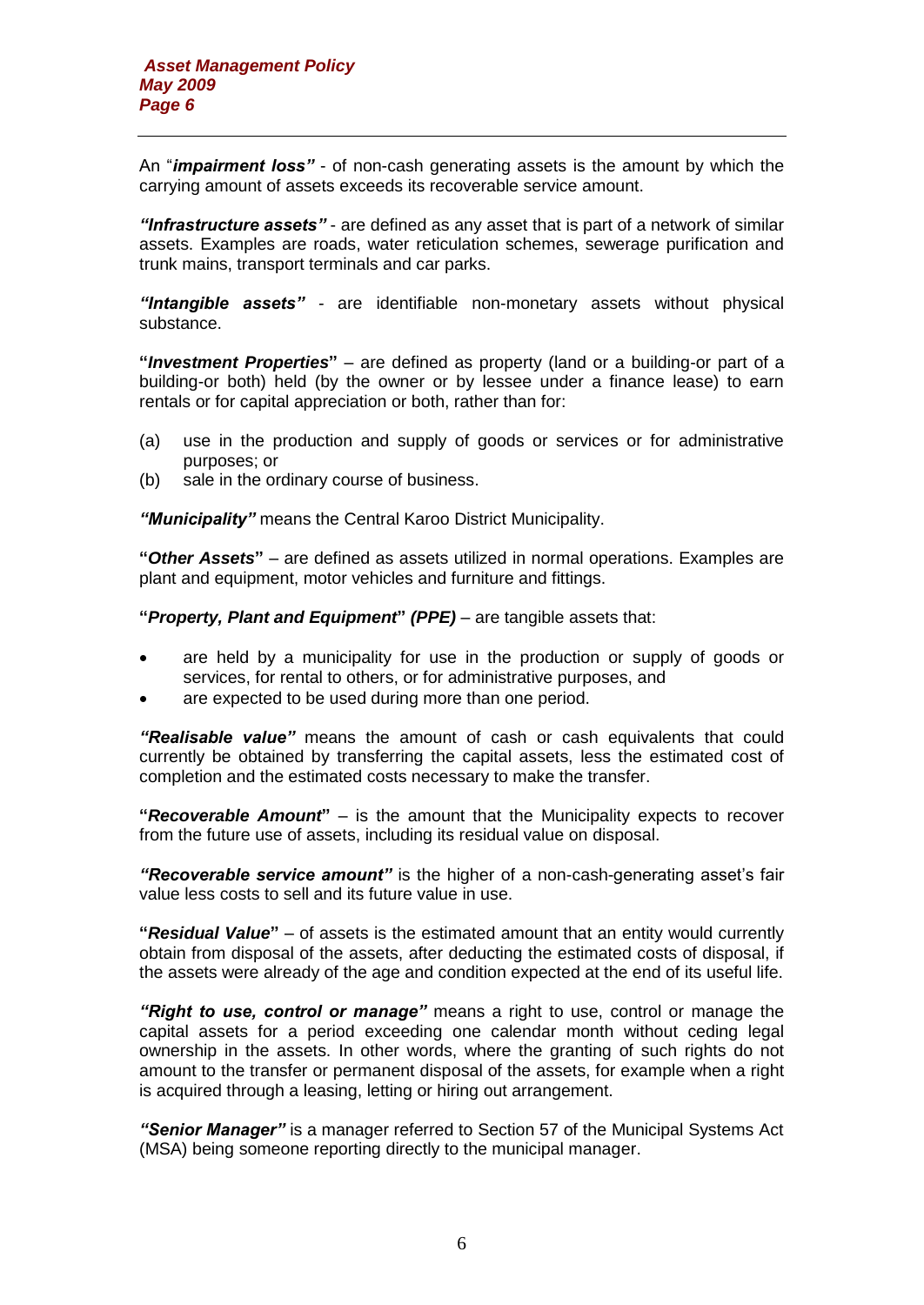#### *"Service provider"* –

- (a) in relation to a municipal service, means a private sector party or organ of state appointed by a municipality in terms of Chapter 8 of the Municipal Systems Act to perform a municipal service in accordance with that Act; or
- (b) in relation to a commercial service, means a private sector party or organ of state appointed in terms of the supply chain management policy of a municipality or municipal entity to render a commercial service to or for the municipality or entity as an independent contractor.

*"Supply chain management policy"* means the supply chain management policy which a municipality or municipal entity is required to have in terms of Chapter 11 of the Act.

*"The Act"* means the Local Government: Municipal Finance Management Act, 2003 (Act No. 56 of 2003).

*"Transfer"*, in relation to a capital or subsidiary asset, means transfer of ownership in the asset as a result of a sale or other transaction.

# **"***Useful Life***"** – is either:

- the period of the time over which an asset is expected to be used by the Municipality, or
- the number of production or similar units expected to be obtained from the asset by the Municipality.

#### **6. BACKGROUND**

The utilization and management of PPE, investment property, intangible assets and agricultural assets is the prime mechanism by which the Municipality can fulfil its constitutional mandates for:-

- Delivery of sustainable services;
- Social and economic development;
- Promoting safe and healthy environments; and
- Fulfilling the basic needs to the community.

As trustees on behalf of the local community, the Municipality has a legislative and moral obligation to ensure it implements policies to safeguard the monetary value and future service provision invested in assets.

The policy for the management of assets deals with the Municipal rules required to ensure the enforcement of appropriate stewardship of assets. Stewardship has two components being the:-

- Financial administration by the Chief Financial Officer; and
- Physical administration by the relevant managers.

Statutory provisions are being implemented to protect public property against arbitrary and inappropriate management or disposals by local government.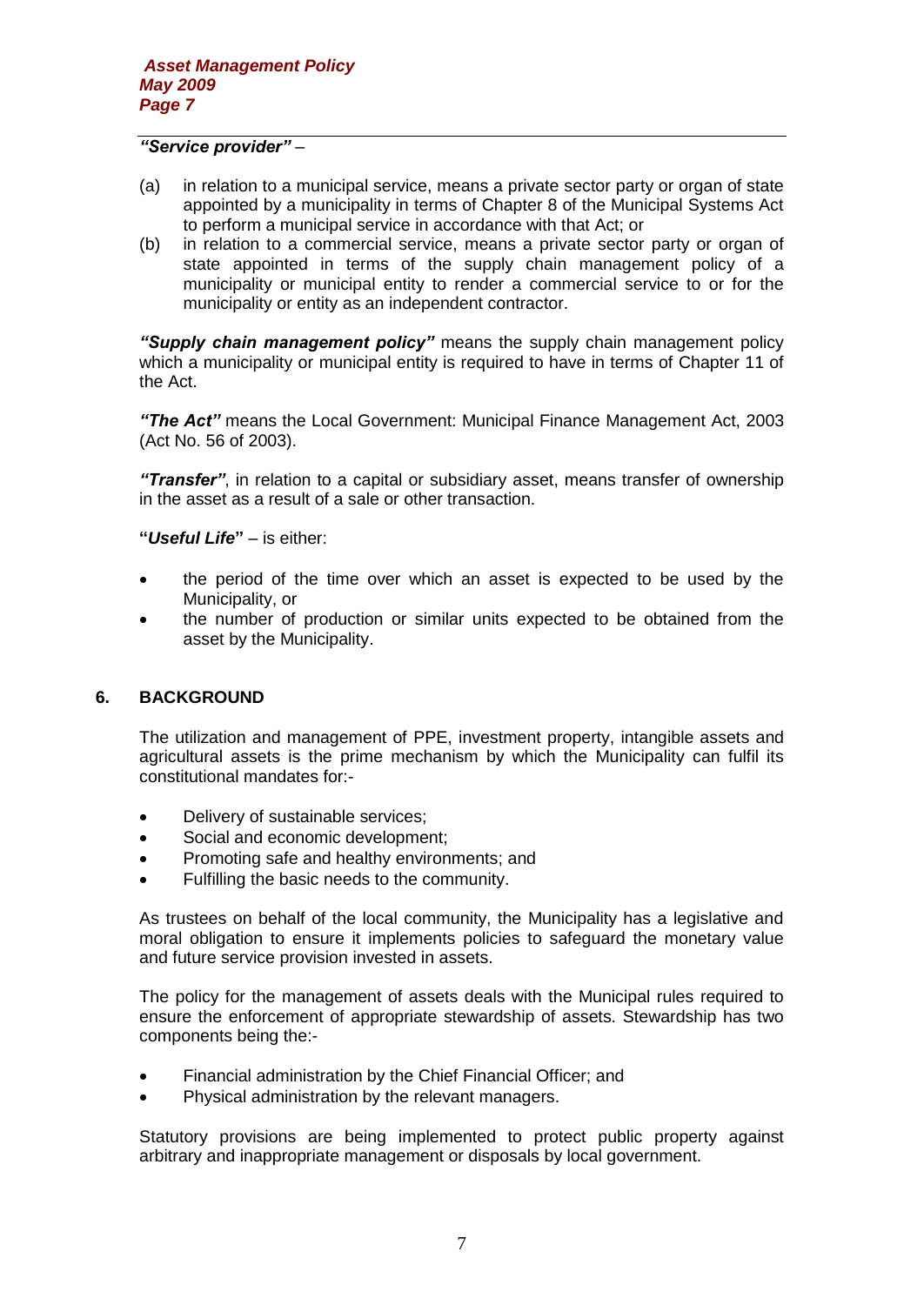Accounting standards have been approved by the Accounting Standards Board to ensure the appropriate financial treatment for property, plant and equipment, investment property, intangible assets and agricultural assets. The requirements of these new accounting standards include:-

- The compilation of asset registers covering all assets controlled by the Municipality.
- Accounting treatment for the acquisition, disposal, recording and depreciation / amortisation of assets.
- The standards to which financial records must be maintained to comply with the new accounting standards.

# **7. DELEGATION OF POWERS**

This policy should be applied with due observance of the Municipality's policy with regard to delegated powers. Such delegations refer to delegations between the Municipal Manager and other responsible officials as well as between the Council and the Executive Mayor and the Council and the Municipal Manager. All delegations in terms of this policy must be recorded in writing.

In accordance with the Local Government: Municipal Finance Management Act (Act 56 of 2003) (MFMA), the Municipal Manager is the accounting officer of the Municipality and therefore all designated officials are accountable to him/her. The Municipal Manager is therefore accountable for all transactions entered into by his/her designates.

The overall responsibility of asset management lies with the Municipal Manager. However, the day to day handling of assets should be the responsibility of all officials in terms of delegated authority reduced in writing.

# **8. RESPONSIBILITY**

#### **Municipal Manager**

The Municipal Manager is responsible for the management of the assets of the Municipality, including the safeguarding and the maintenance of those assets. He/she must ensure that:-

- The Municipality has and maintains a management, accounting and information system that accounts for the assets of the Municipality.
- The Municipality's assets are valued in accordance with standards of Generally Recognized Accounting Practice (GRAP).
- The Municipality has and maintains a system of internal control of assets, including an asset register.
- Senior managers and their teams comply with this policy.

#### **Chief Financial Officer**

The Chief Financial Officer is responsible to the Municipal Manager to ensure that the financial investment in the Municipality's assets is safeguarded and maintained. He/she may delegate or otherwise assign responsibility for performing these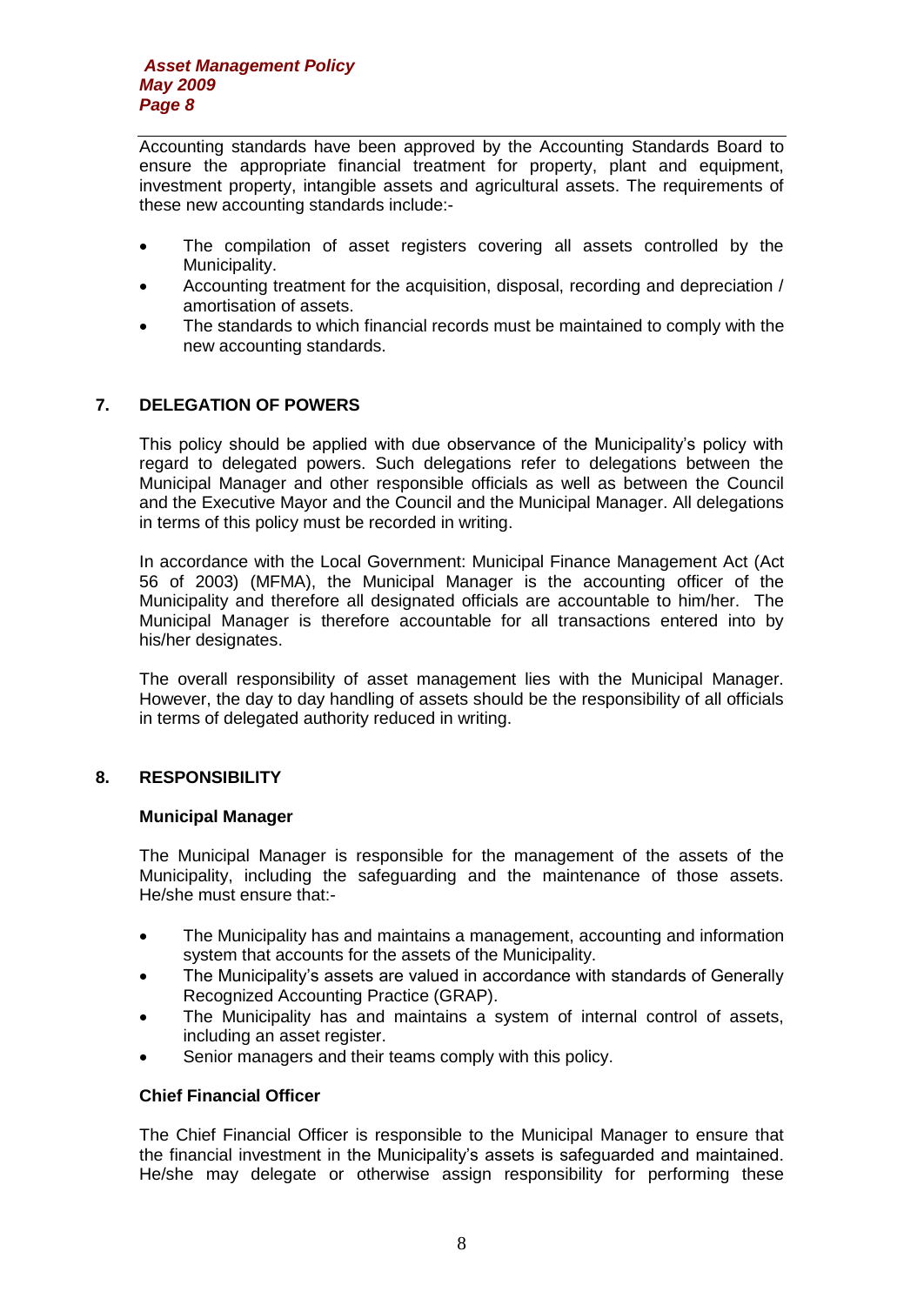functions but he/she will remain accountable for ensuring that these activities are performed. He/she must ensure that:-

- Appropriate systems of financial management and internal control are established and carried out diligently.
- The financial and other resources of the Municipality assigned to him/her are utilized effectively, efficiently, economically and transparently.
- Any unauthorized, irregular or fruitless or wasteful expenditure, and losses resulting from criminal or negligent conduct, are prevented.
- The systems, processes and registers required to substantiate the financial values of the Municipality's assets are maintained to standards sufficient to satisfy the requirements of effective management.
- Financial processes are established and maintained to ensure the Municipality's financial resources are optimally utilized through appropriate asset plan, budgeting, purchasing, maintenance and disposal decisions.
- The Municipal Manager is appropriately advised on the exercise of powers and duties pertaining to the financial administration of assets.
- The senior managers and senior management teams are appropriately advised on the exercise of their powers and duties pertaining to the financial administration of assets.

# **Senior Managers**

The Senior Managers must ensure that:-

- Appropriate systems of physical management and control are established and carried out for assets in their area of responsibility.
- The Municipal resources assigned to them are utilized effectively, efficiently, economically and transparently.
- Any unauthorized, irregular or fruitless or wasteful utilization and losses resulting from criminal or negligent conduct are prevented.
- Their management systems and controls can provide an accurate, reliable and up to date account of assets under their control.
- They are able to justify that their plans, budgets, purchasing, maintenance and disposal decisions for assets optimally achieve the Municipality's strategic objectives.

The senior managers may delegate or otherwise assign responsibility for performing these functions but they will remain accountable for ensuring that these activities are performed.

Each senior manager should report to the Municipal Manager on issues that will significantly impede the item of asset capabilities to provide the required level of service or economic benefit.

The responsibility for the physical control of assets rests with the relevant senior manager to whom the responsibility was delegated to in terms of section 79 of the Municipal Finance Management Act, No 56 of 2003.

Each senior manager shall ensure that assets entrusted to him / her are adequately maintained, properly used and insured and ensure that section 78 of the Municipal Finance Management Act, No 56 of 2003, is adhered to.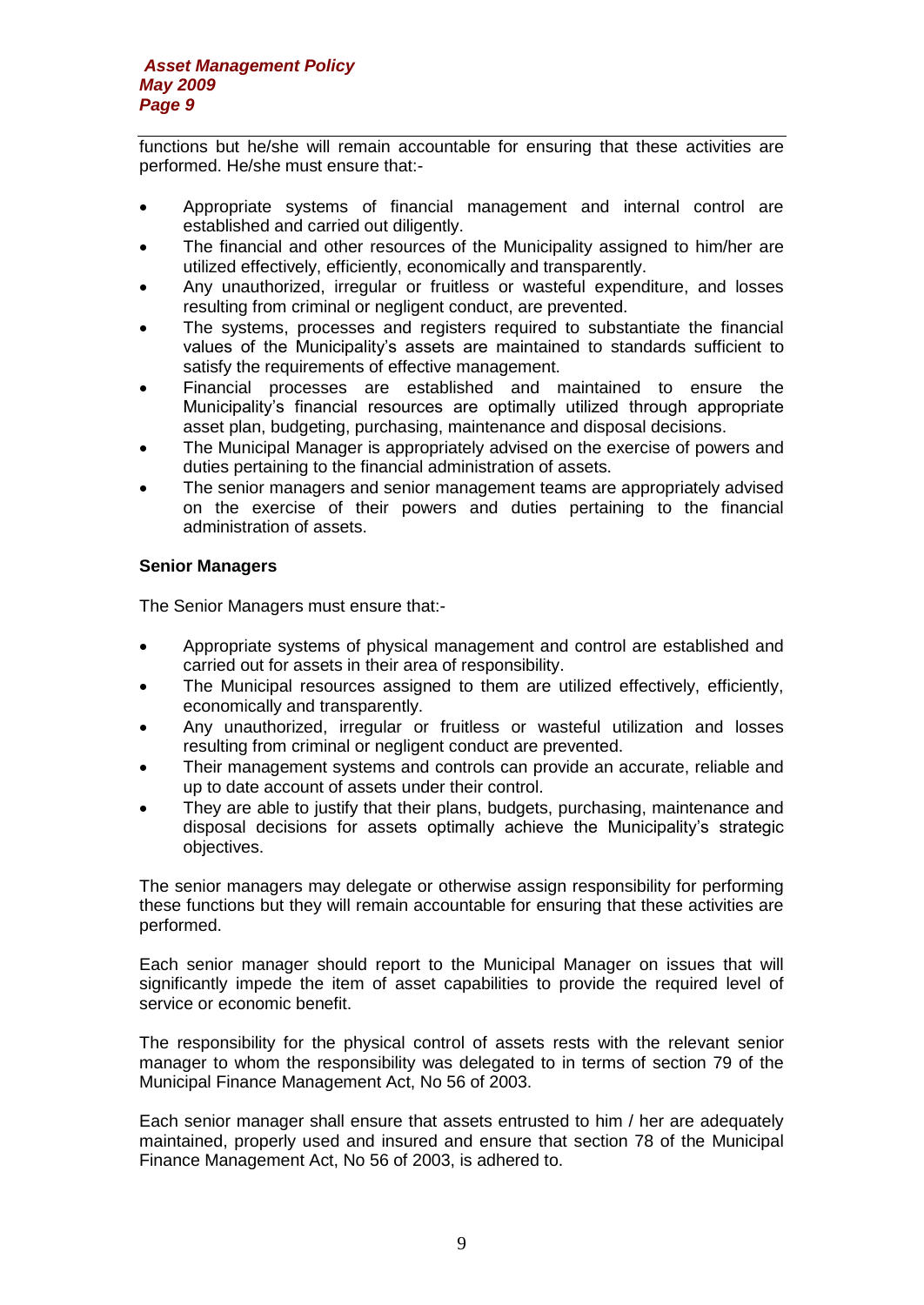No amendments, deletions or additions to the asset register shall be made other than by the Asset Manager or by an official acting as the Asset Manager and must be authorized by the Chief Financial Officer.

Upon the resignation / retirement of an employee, the applicable senior manager must inform the Chief Financial Officer and Corporate Service Department in writing that the asset items entrusted to that employee to execute his / her duties are in good order and returned. When necessary the applicable senior manager must inform the Corporate Services Department of any losses and the value of such losses. The ultimate responsibility of any losses lies with the relevant senior manager.

# **9. ASSET REGISTER**

The asset register shall be maintained in the format determined by the Chief Financial Officer, which format shall comply with the requirements of generally recognised accounting practice (GRAP) and any other accounting requirements which may be prescribed.

The asset register shall reflect the following information:

- a brief but meaningful description of each asset
- the date on which the asset was acquired or brought into use
- the location of the asset
- the responsible senior manager and department(s) or vote(s) within which the assets will be used
- the title deed number, in the case of property
- the stand number, in the case of property
- where applicable, the identification number
- the measurement based used (Cost or Fair Value)
- the original useful life
- the revised useful life
- the residual value
- the original cost, or the revalued amount or the fair value if no costs are available
- the (last) revaluation date of the assets subject to revaluation
- the revalued value of such assets
- who did the (last) revaluation
- accumulated depreciation to date
- the depreciation charge for the current financial year
- the carrying value of the asset
- the method and rate of depreciation
- impairment losses incurred during the financial year (and the reversal of such losses, where applicable)
- method of calculating recoverable amount (when impairment test are required in terms of GRAP)
- increases or the decreases resulting from revaluations (if applicable)
- the source of financing
- condition of the asset
- the current insurance arrangements
- whether the asset is required to perform basic municipal services
- whether the asset has been used to secure any debt, and if so the nature and duration of such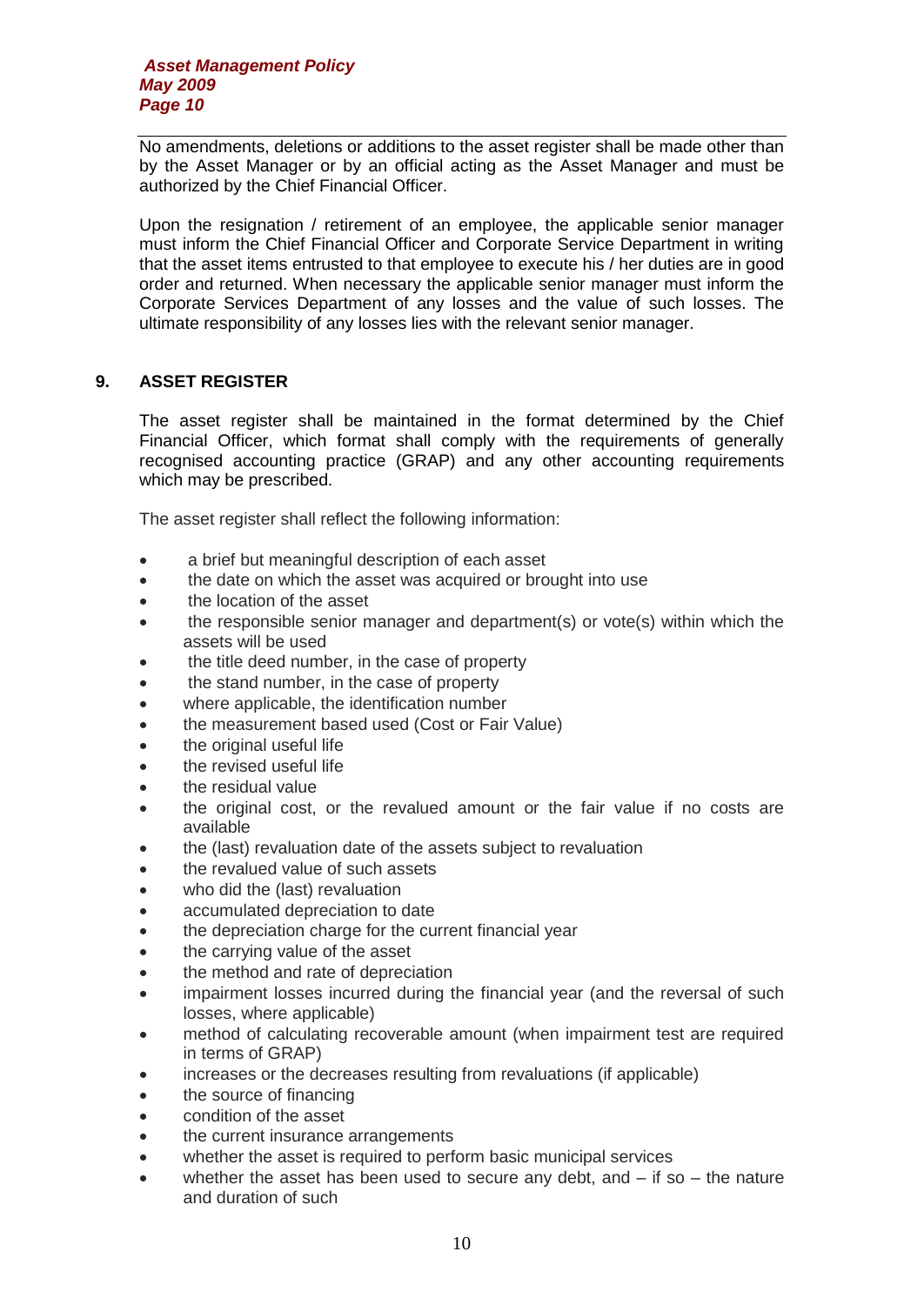- security arrangements
- the date on which the asset is disposed of
- the disposal price
- the date on which the asset is retired from use, if not disposed of.

All heads of department under whose control any asset falls shall promptly provide the Chief Financial Officer in writing with any information required to compile the asset register, and shall promptly advise the Chief Financial Officer in writing of any material change which may occur in respect of such information.

An asset shall be capitalised, that is, recorded in the asset register, as soon as it is acquired. If the asset is constructed over a period of time, it shall be recorded as work-in-progress until it is available for use, where after it shall be appropriately capitalised as a fixed asset. An asset shall remain in the asset register for as long as it is in physical existence.

The Asset Manager must ensure that reconciliations are performed on a monthly basis between the general ledger values and the asset values and to be submitted to the Chief Financial Officer.

The Chief Financial Officer must check and authorize the reconciliations as correct.

Depreciation methods and rates used must be approved by the Chief Financial Officer.

The Asset Manager should allocate depreciation rates and methods to each asset class, and ensure that depreciation calculations are correctly applied and posted in the general ledger.

# **10. CLASSIFICATION OF ASSETS**

In compliance with the requirements of the National Treasury, the Chief Financial Officer shall ensure that all assets are classified under the following headings in the Fixed Assets Register, and Heads of Departments shall in writing provide the Chief Financial Officer with such information or assistance as is required to compile a proper classification:

# **10.1 Property, Plant and Equipment (PPE)**

- Land (not held as investment assets).
- Infrastructure assets (assets which are part of a network of similar assets).
- Community assets (assets contributing to the general well-being of the community).
- Heritage assets (culturally significant assets).
- Other assets (ordinary operational assets).
- Housing (rental stock or housing stock not held for capital gain).

Save for land and buildings other assets shall be classified under the following headings:

- Computer equipment;
- Office equipment;
- Furniture and fittings;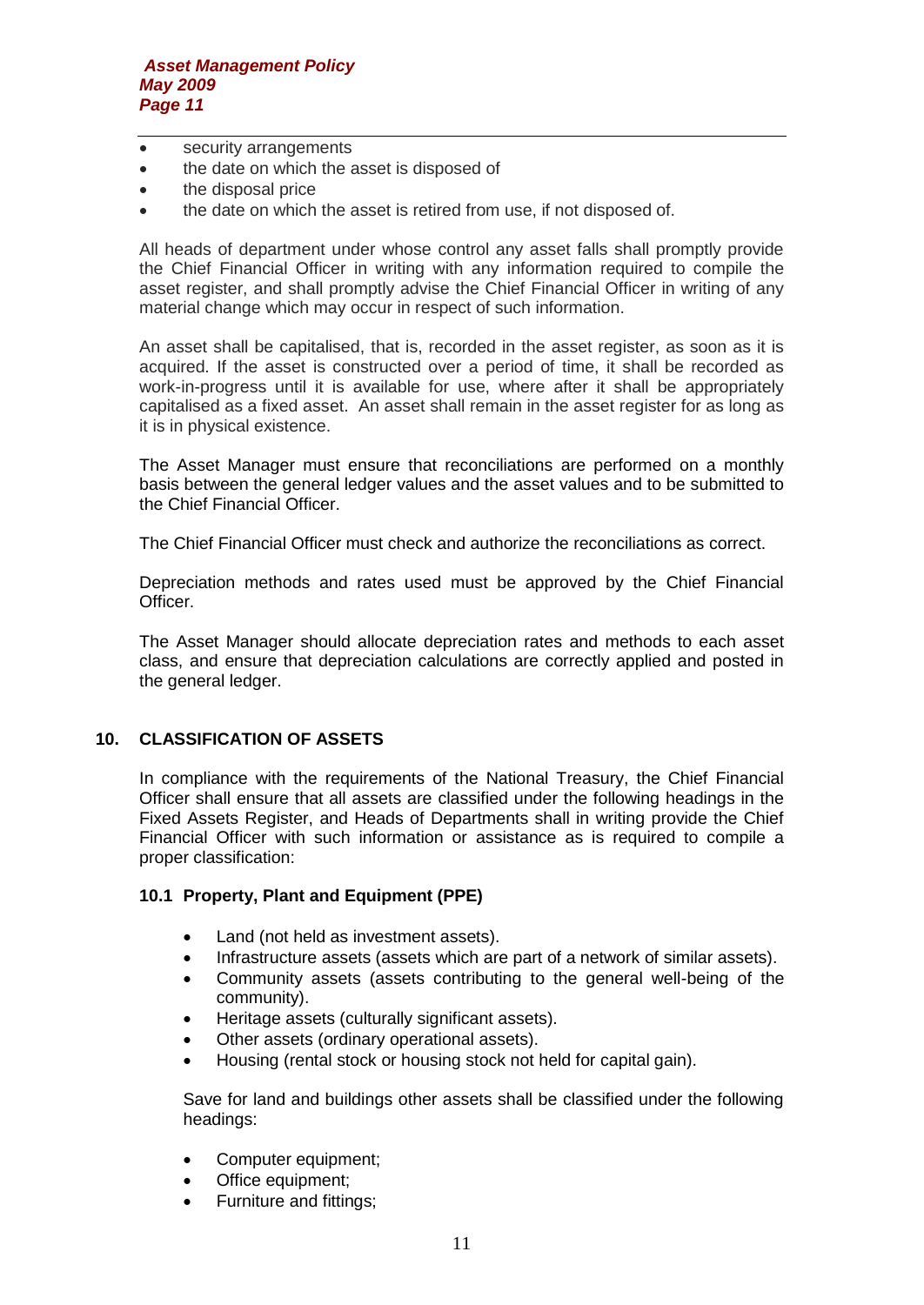- Radio Equipment;
- Plant and machinery;
- Motor Vehicles; and
- Emergency Equipment.

# **10.2 Investment Property**

Investment assets (resources held for capital or operational gain and which are not used by the Municipality). Properties occupied by the Municipality, Councilors or officials are classified as owner-occupied property and are therefore not classed as investment property

Investment properties will be treated in accordance with GRAP 16 and will separately be classified in the Statement of Financial Position. Investment properties will not be depreciated but will annually be revalued.

#### **10.3 Intangible Assets**

Intangible assets are identifiable non-monetary assets without physical substance.

Intangible assets will be treated in accordance with GRAP 102 and will separately be classified in the Statement of Financial Position. Intangible assets shall be valued at cost less any accumulated amortization and any impairment losses.

# **10.4 Agricultural Assets**

Agricultural Assets will be treated in accordance with GRAP 101 and will separately be classified in the Statement of Financial Position,

#### **10.5 Assets Treated as Inventory**

Any land or buildings owned or acquired by the Municipality with the intention of selling such property in the ordinary course of business, or any land or buildings owned or acquired by the Municipality with the intention of developing such property for the purpose of selling it in the ordinary course of business, shall be accounted for as inventory, and not included in either property, plant and equipment or investment property in the Municipality's statement of position.

Such inventories shall, however, be recorded in the asset register in the same manner as other fixed assets, but a separate section of the asset register shall be maintained for this purpose.

The Chief Financial Officer shall use the classifications indicated in the Annexure on estimated lives of assets, as a guideline and in the case of an item of assets not appearing in the Annexure shall use the classification applicable to the asset most closely comparable in the Annexure.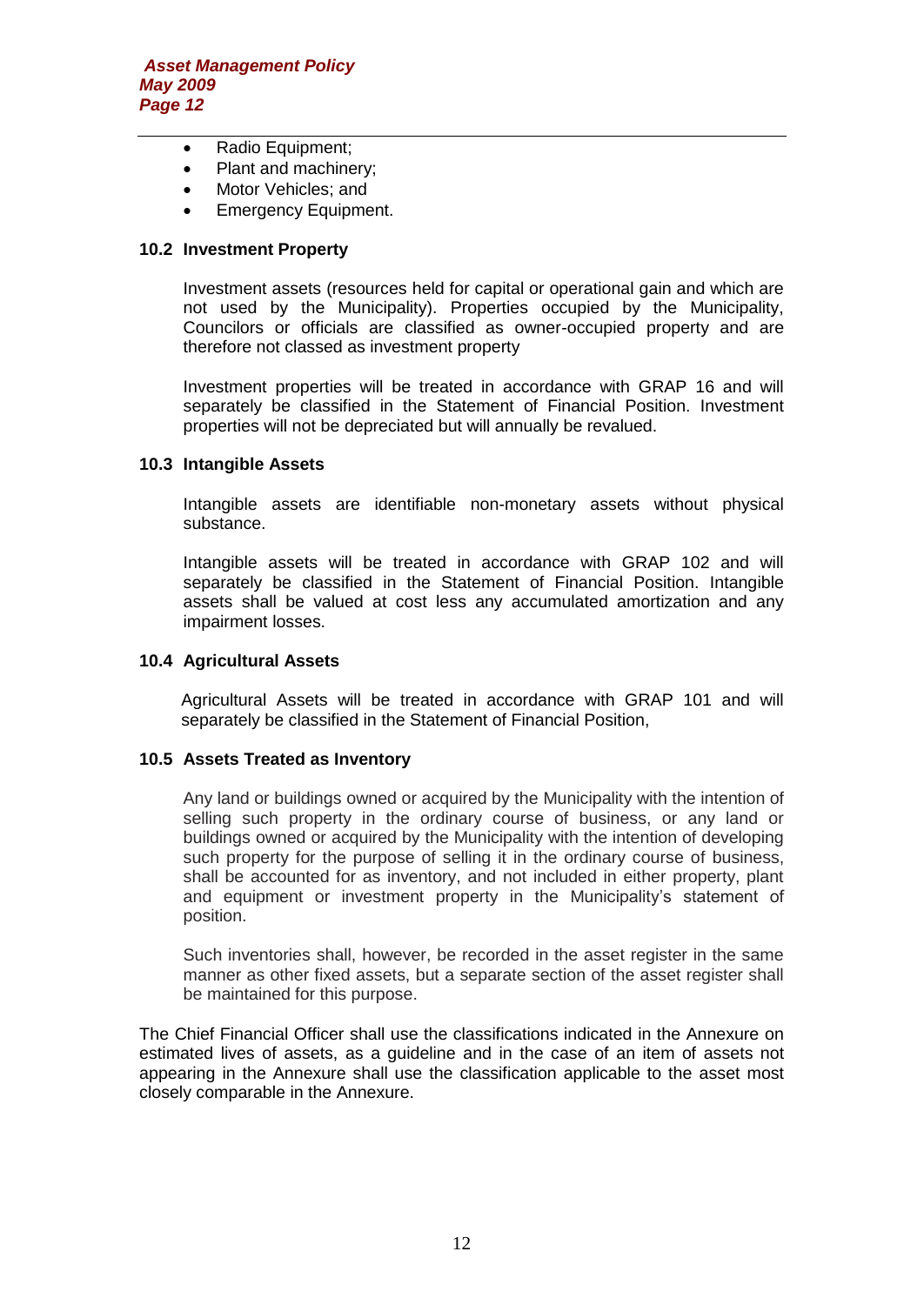# **11. CAPITALISATION CRITERIA**

# **PPE and Intangible Assets**

All assets may only be acquired in terms of Council's Supply Chain Management Policy and in terms of the budgetary provisions. The responsibility for the purchase of assets would be delegated in terms of Council's Delegation Framework and Supply Chain Management Policy. Depending on the cost of the asset to be purchased the following procedure for purchasing an asset must be followed:

- Senior managers shall at all times ensures that there are enough funds in their departmental budgets before requesting approval to any requisition to purchase an asset;
- Senior managers shall ensure that the correct vote and expenditure line item are used and recorded on the requisition requesting approval to purchase an asset;
- Tenders or quotations as required in terms of Council's Supply Chain Management policy should be obtained and where required submitted to Council's tender committee for approval;
- The tender committee resolution of the approved tender or recommended quotation should be attached to the requisition signed by the relevant head of department;
- The order would then be generated by the Budget and Treasury department;
- Once delivered the asset must be labeled / bar-coded by the Budget and Treasury department before such asset is put into use;
- The senior manager should endorse receipt of the asset on the invoice and forwarded it for payment to the Budget and Treasury department; and
- The Budget and Treasury department would then generate payment.

The completion of any immovable asset by or under control of every head of department should promptly be declared to the Chief Financial Officer in writing stating the full details required for recording in the assets register.

All PPE and intangible assets shall be carried in the asset register, and appropriately recorded in the annual financial statements, at their original cost or fair value less any accumulated depreciation or amortisation in the case of intangible assets.

The original cost of an item of PPE or intangible assets may include:

- Cost price;
- Financing costs (MFMA section 46(4));
- Import tax;
- Non-claimable purchase tax; and
- Any costs directly attributable to bringing the asset to the location and condition necessary for it to be capable of operating in the manner intended by management.

When payment for an item of PPE or intangible assets is deferred beyond normal credit terms, its cost is the cash price equivalent. The difference between this amount and the total payments is recognized as an interest expense over the period of credit.

When an item of PPE is acquired to be exchanged or partly exchanged for a dissimilar item of PPE or other asset, the cost of such item is measured at the fair value of the asset received, which is equivalent to the fair value of the asset given up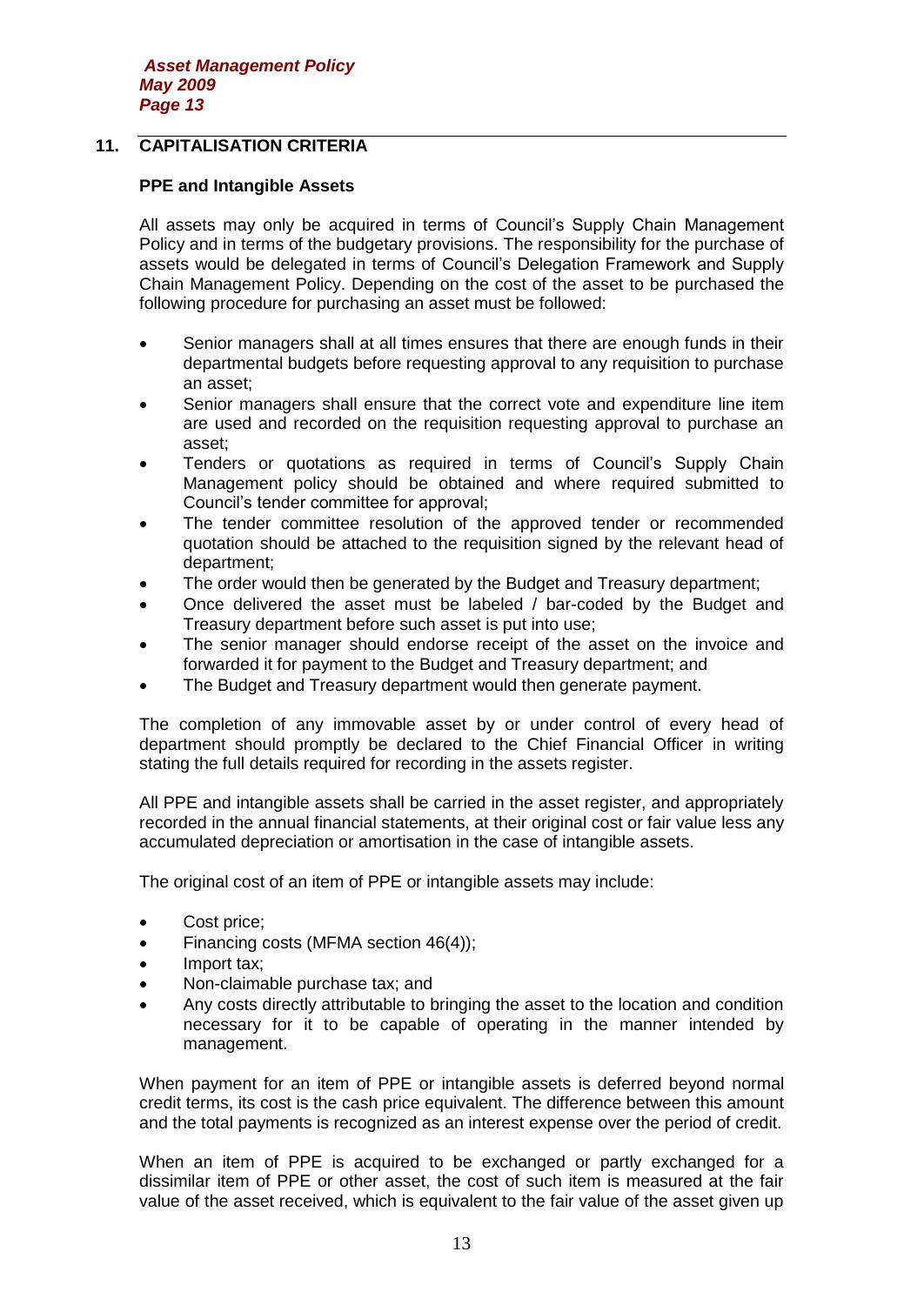adjusted by the amount of any cash or cash equivalents paid additional. For the purpose hereof, "fair value" shall be determined by the Council with due regard to the definition ascribed to fair value in paragraph 2 hereof.

The only exceptions to this rule shall be revalued items of PPE (see part 7.9 below) and heritage assets in respect of which no depreciation is recorded in the asset register.

Subsequent expenditure relating to an asset that has already been capitalized, should only be added to the carrying amount of the asset when it is probable that future economic benefits or potential service delivery, in excess of the originally assessed standard of performance of the existing asset, will flow to the Municipality.

#### **Investment Property**

An investment property shall be measured initially at its cost. Transaction costs shall be included in the initial measurement. The cost of purchased investment property includes all directly attributable expenditure (professional fees for legal services, property transfer taxes and other transaction costs).

When payment for an investment property is deferred beyond normal credit terms, its cost is the cash price equivalent. The difference between this amount and the total payments is recognized as an interest expense over the period of credit.

When investment property is acquired to be exchanged or partly exchanged for a dissimilar investment property or other asset, the cost of such item is measured at the fair value of the asset received, which is equivalent to the fair value of the asset given up adjusted by the amount of any cash or cash equivalents paid additional. For the purpose hereof, "fair value" shall be determined by the Council with due regard to the definition ascribed to fair value in paragraph 2 hereof.

After initial recognition investment property will be measured at fair value. A gain or loss arising from a change in fair value shall be recognized as a profit or loss in the Statement of Financial Performance in the period in which it arises. The fair value of investment property shall reflect market conditions at reporting date.

In terms of GRAP 16 transfers to and from investment property shall be made when there is a change in use:

- (a) Commencement of owner-occupation, for a transfer from investment property to owner-occupied property;
- (b) Commencement of development with a view to sale, for a transfer from investment property to inventories;
- (c) End of owner-occupation, for a transfer from owner-occupied property to investment property; or
- (d) Commencement of an operating lease to another party, for a transfer from inventories to investment property.

When an investment property is transferred to inventory or owner-occupied property, the property's deemed cost is the fair value of the property at the date of the change in use.

For a transfer from inventories to investment property, that will be carried at fair value, any difference between the fair value of the property at that date and its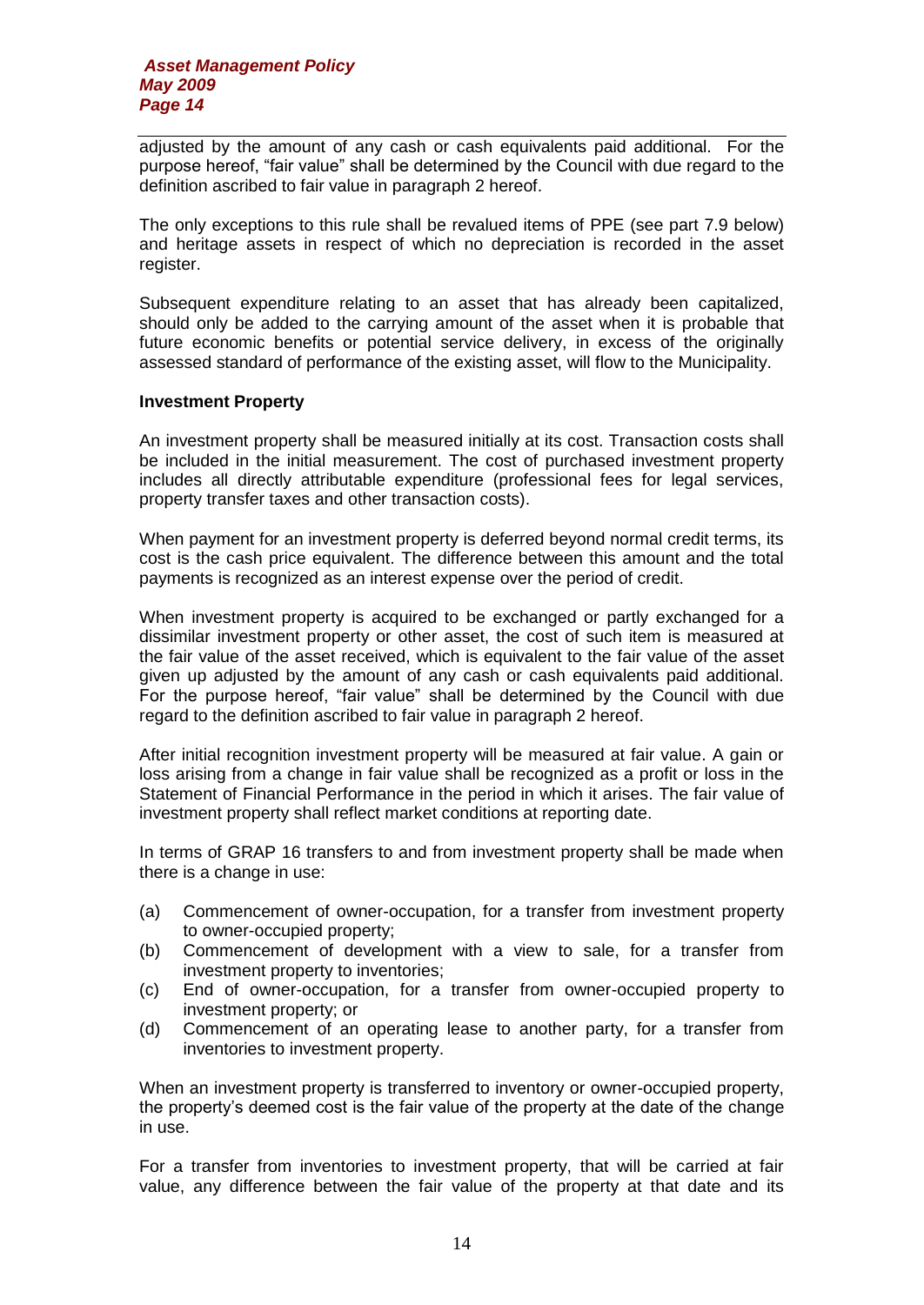previous carrying amount shall be recognized in the Statement of Financial Performance.

#### **Reinstatement, Maintenance and Other Expenses**

Only expenses incurred in the enhancement of an asset (in the form of improved or increased services or benefits flowing from the use of such asset) or in the material extension of the useful operating life of an asset shall be capitalised.

Expenses incurred in the maintenance or reinstatement of an asset shall be considered as operating expenses incurred in ensuring that the useful operating life of the asset concerned is attained, and shall not be capitalised, irrespective of the quantum of the expenses concerned.

Expenses, which are reasonably ancillary to the bringing into operation of an asset, may be capitalised as part of such asset. Such expenses may include but need not be limited to import duties, forward cover costs, transportation costs, installation, assembly and communication costs.

#### **Intangible Assets**

Assets that meet the criteria of GRAP 102 (Intangible Assets) shall be recognized as Intangible Assets at cost.

#### **Heritage Assets**

If no original costs or fair values are available in the case of one or more or all heritage assets, the Chief Financial Officer may, if it is believed that the determination of a fair value for the assets in question will be a laborious or expensive undertaking, record such asset or assets in the asset register without an indication of the costs or fair value concerned.

For Statement of Financial Position purposes, the existence of such heritage assets shall be disclosed by means of an appropriate note.

#### **Donated Assets**

Where an asset is donated to the Municipality, or an asset is acquired by means of an exchange of assets between the Municipality and one or more other parties, the asset concerned shall be recorded in the asset register at its fair value, as determined by the Chief Financial Officer.

#### **12. DEPRECIATION**

#### **Depreciation of PPE**

All PPE, except land and heritage assets, shall be depreciated – or amortised in the case of intangible assets.

Depreciation may be defined as the monetary quantification of the extent to which PPE is used or consumed in the provision of economic benefits or the delivery of services.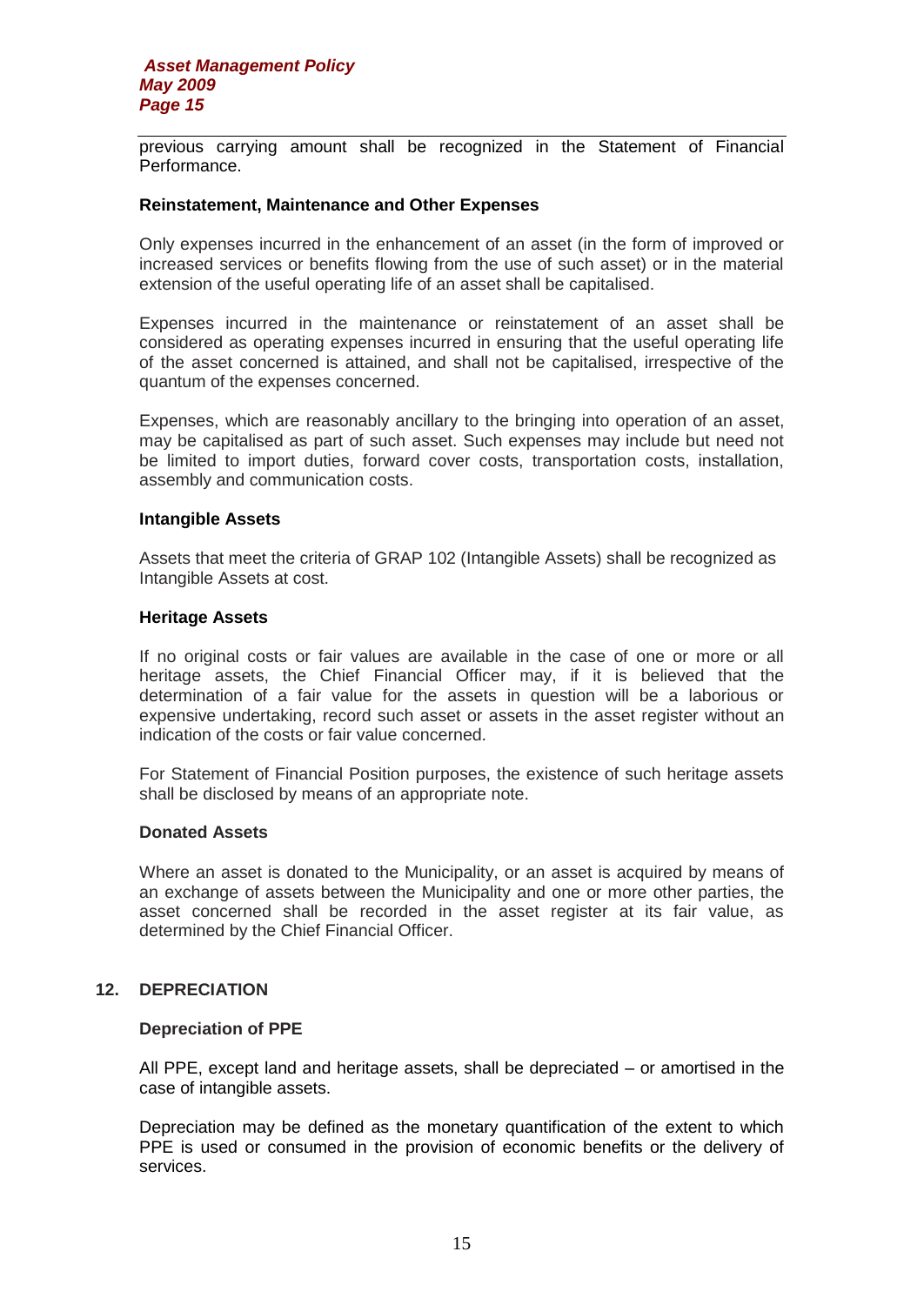Depreciation shall generally take the form of an expense both calculated and debited on a annual basis against the appropriate line item in the department or vote in which the item of PPE is used or consumed.

However, depreciation shall initially be calculated from the day following the day in which an item of PPE is acquired or – in the case of construction works and plant and machinery – the day following the day in which the item is brought into use, until the end of the year concerned. Thereafter, depreciation charges shall be calculated annually.

Each Head of Department, acting in consultation with the Chief Financial Officer, shall ensure that reasonable budgetary provision is made annually for the depreciation of all applicable PPE controlled or used by the department in question or expected to be so controlled or used during the ensuing financial year.

The procedures to be followed in accounting and budgeting for the amortisation of intangible assets shall be identical to those applying to the depreciation of other PPE.

# **Rate of Depreciation and Amortisation**

The Chief Financial Officer shall assign a useful operating life to each depreciable item of PPE recorded on the Municipality's asset register. In determining such a useful life the Chief Financial Officer shall use to the useful lives set out in the annexure to this document as a guideline.

In the case of an item of PPE which is not listed in this annexure, the Chief Financial Officer shall determine a useful operating life, if necessary in consultation with the Head of Department who shall control or use the item in question, and shall be guided in determining such useful life by the likely pattern in which the item's economic benefits or service potential will be consumed.

The procedures to be followed in accounting and budgeting for the amortisation of intangible assets shall be identical to those applying to the depreciation of other PPE.

#### **Method of Depreciation**

The Chief Financial Officer shall allocate the depreciable amount of all depreciable PPE and intangible on a systematic basis over its useful life.

The residual value and useful life of an asset shall be reviewed at least at each reporting date and, if expectations differ from previous estimates, the changes shall be accounted for as a change in accounting estimate in accordance with GRAP 3.

# **13. AMENDMENT OF ASSET LIVES AND DIMINUTION IN THE VALUE OF PPE**

Only the Chief Financial Officer may amend the useful operating life assigned to any PPE, and when any material amendment occurs the Chief Financial Officer shall inform the Council of such amendment.

The Chief Financial Officer shall amend the useful operating life assigned to any item of PPE if it becomes known that such item has been materially impaired or improperly maintained to such an extent that its useful operating life will not be attained, or any other event has occurred which materially affects the pattern in which the item's economic benefits or service potential will be consumed.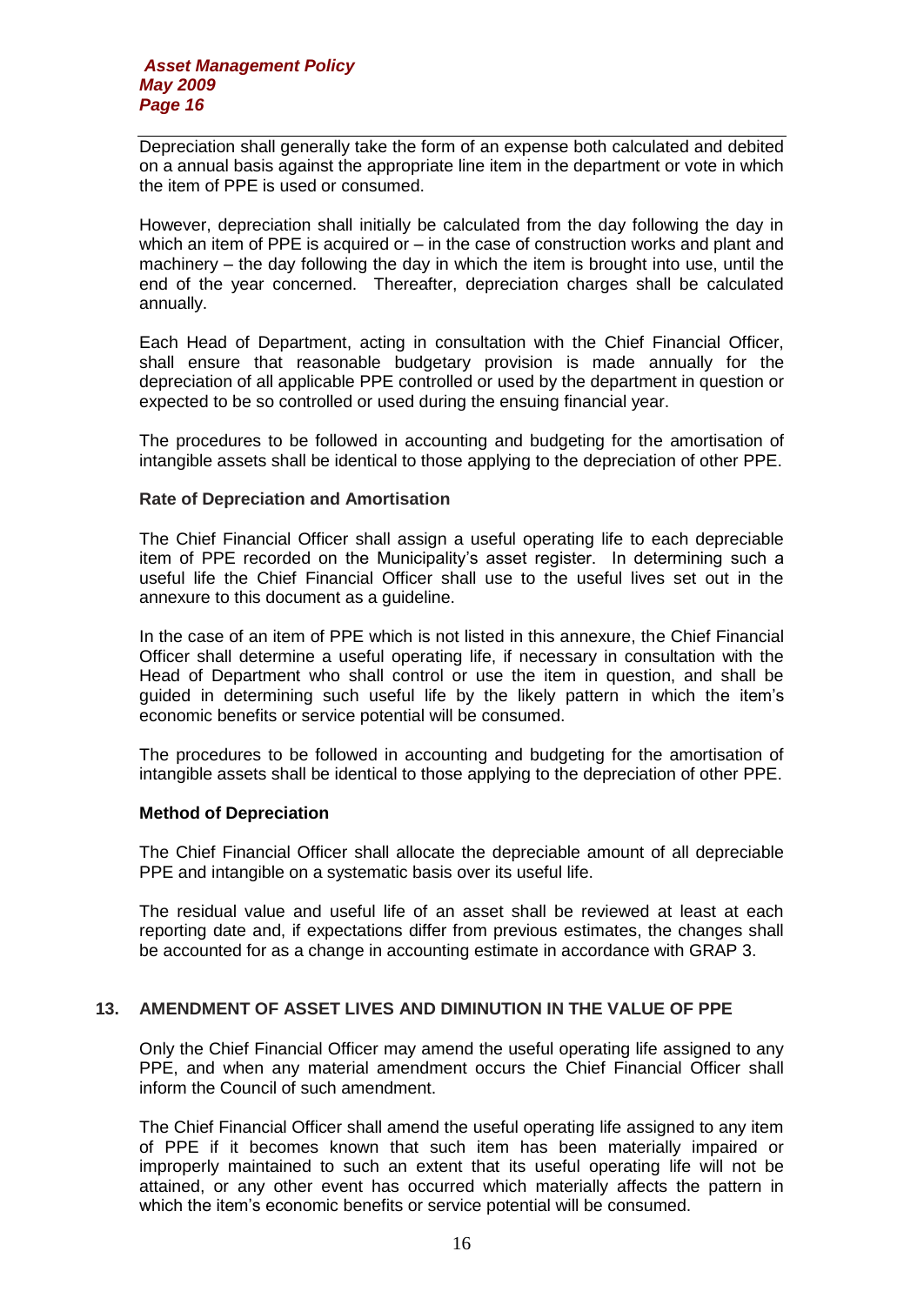If the value of an item of PPE or intangible assets has been diminished to such an extent that it has no or a negligible further useful operating life or value such item shall be fully depreciated or eradicated in the financial year in which such diminution in value occurs.

Similarly, if an item of PPE has been lost, stolen or damaged beyond repair, it shall be fully depreciated in the financial year in which such event occurs, and if the item has physically ceased to exist, it shall be written off in the asset register.

In all of the foregoing instances, the additional depreciation expenses shall be debited to the department or vote controlling or using the item of PPE or intangible asset in question.

If any of the foregoing events arises in the case of a normally non-depreciable item of PPE, and such item has been capitalised at a value other than a purely nominal value, such item shall be partially or fully depreciated, as the case may be, as though it were an ordinary depreciable item of PPE, and the department or vote controlling or using the item in question shall bear the full depreciation expenses concerned.

Additional depreciation not budgeted for as a result of unforeseeable or unavoidable circumstances must be provided for in an adjustments budget and, if such circumstances arises close to the end of the financial year and there will not be time for Council to consider the adjustments before the end of the financial year, may in advance be approved by the Mayor in terms of Section 29 of the MFMA, provided that any other provisions of the MFMA be complied with.

# **14. IMPAIRMENT OF ASSETS**

The accounting treatment relating to impairment losses is outlined in IAS37.

The carrying amount of an item or a group of identical items of PPE and intangible assets should be reviewed periodically in order to assess whether or not the recoverable amount has declined below the carrying amount.

When such a decline has occurred, the carrying amount should be reduced to the recoverable amount. The amount of the reduction should be recognised as an expense immediately, unless it reverses a previous revaluation in which case it should be charged to the Revaluation Reserve.

The recoverable amount of individual assets, or groups of identical assets, is determined separately and the carrying amount reduced to the recoverable amount on an individual asset, or group of identical assets, basis. However, there may be circumstances when it may not be possible to assess the recoverable amount of an asset on this basis, for example when all of the plant and equipment in a sewerage purification works is used for the same purpose. In such circumstances, the carrying amount of each of the related assets is reduced in proportion to the overall decline in recoverable amount of the smallest grouping of assets for which it is possible to make an assessment of the recoverable amount.

The following may be indicators that an asset is impaired:

- The asset has been damaged.
- The asset has become technologically obsolete.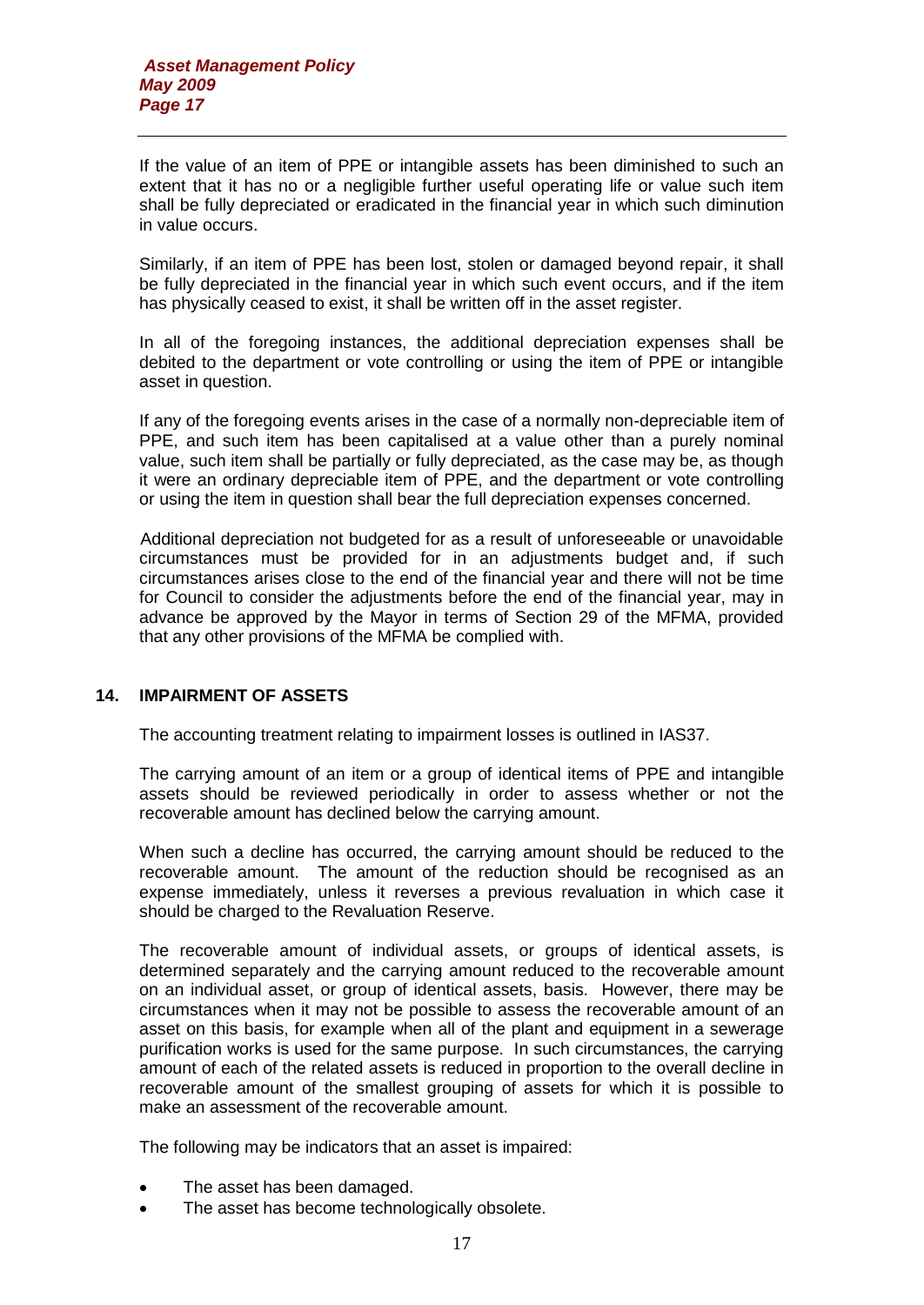- The asset remains idle for a considerable period either prior to it being put into use or during its useful life.
- Land is purchased at market value and is to be utilized for subsidized housing developments, where the subsidy is less than the purchase price.

The following steps will have to be performed regularly during the year to account for impairment losses:

- Departments will identify and inform the Chief Financial Officer of assets that:
	- o Are in a state of damage at year end.
	- o Are technologically obsolete at year end. .
	- o Have remained idle for a considerable period either prior to them being put into use at year end or during their useful life.
	- o Are subject to impairment losses because the subsidies to be received in exchange for assets are less than the carrying amounts.
- The recoverable amounts of these assets need to be determined by calculating the net selling price per asset as defined above.
- The impairment loss per asset is the difference between the net selling price and the carrying value of the asset.
- The impairment loss needs to be accounted for by identifying the relevant funding source.

# **15. REVALUATION OF ITEMS OF PPE**

All land and buildings recorded in the Municipality's asset register shall be revalued when the Council is of the opinion that economic conditions have had a substantial impact on the on the value of land and buildings within the municipal area. Under such circumstances a sworn valuer will be appointed to perform a valuation of all land and buildings.

The Chief Financial Officer shall adjust the carrying value of the land and buildings concerned to reflect in each instance the value of the items as recorded in the valuation roll, provided the Chief Financial Officer is satisfied that such value reflects the fair value of the land and buildings concerned.

The Chief Financial Officer shall also, where applicable, create a revaluation reserve for each such item equal to the difference between the value as recorded in the valuation roll and the carrying value of the item before the adjustment in question.

The buildings concerned shall thereafter be depreciated on the basis of its revalued amount, over its remaining useful operating life, and such increased depreciation expenses shall be budgeted for and debited against the appropriate line item in the department or vote controlling or using the buildings in question.

The Chief Financial Officer shall ensure that an amount equal to the difference between the new (enhanced) annual depreciation expense and the depreciation expenses determined in respect of such buildings before the revaluation in question is transferred each year from the revaluation reserve to the Municipality's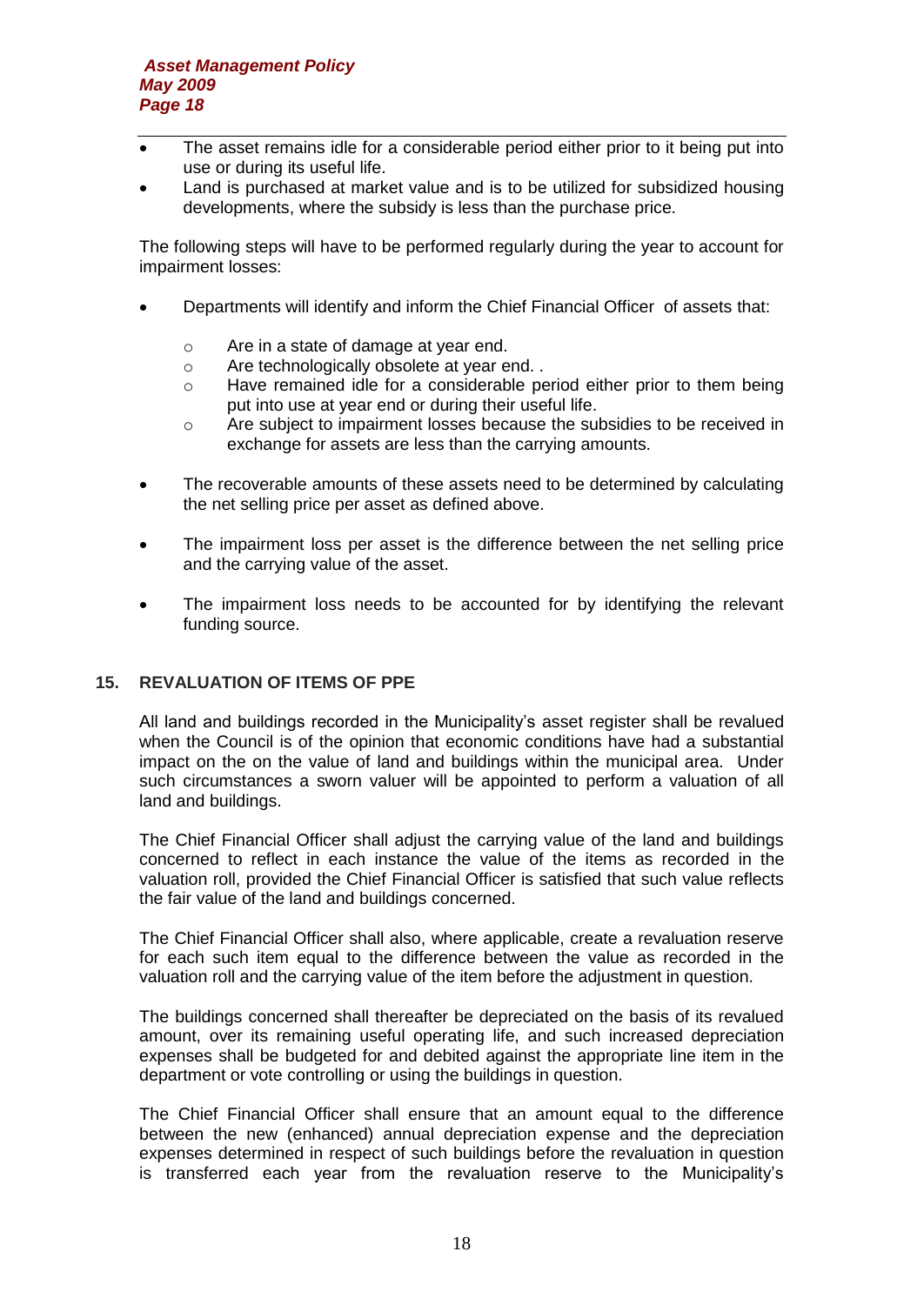appropriation account. An adjustment of the aggregate transfer shall be made at the end of each financial year, if necessary.

If the amount recorded by the valuer is less than the carrying value of the item of land or buildings recorded in the asset register, the Chief Financial Officer shall adjust the carrying value of such item by increasing the accumulated depreciation of the item in question by an amount sufficient to adjust the carrying value to the value as recorded by the valuer. such additional depreciation expenses shall form a charge, in the first instance, against the balance in any revaluation reserve previously created for such item, and to the extent that such balance is insufficient to bear the charge concerned, an immediate additional charge against the department or vote controlling or using the item of land or building in question

Revalued land and buildings shall be carried in the asset register, and recorded in the annual financial statements, at their revalued amount, less accumulated depreciation (in the case of buildings).

# **16. ACQUISITION OF ASSETS**

# **Pre-acquisition Planning**

Before a capital project is included in the budget for approval, the Chief Financial Officer must demonstrate that he/she has considered the following:

- The projected cost over all the financial years until the project is operational;
- The future operational costs and revenue on the project, including the tax and tariff implications;
- The financial sustainability of the project over its life including revenue generation and subsidisation requirements;
- The physical and financial stewardship of that asset through all stages of its life including acquisition, installation, maintenance, operations, disposal and rehabilitation;
- The inclusion of the capital project in the Integrated Development Plan and future budgets; and
- Alternatives to the capital purchase.

The heads of department are accountable to ensure that the Chief Financial Officer receives all reasonable assistance, guidance and explanation to enable him to achieve his planning requirements.

# **Approval to Acquire Assets**

Money can only be spent on a project if:

- The money has been appropriated in an approved capital budget;
- The project, including the total cost has been approved by the Council;
- The Chief Financial Officer confirms that funding is available for that specific project; and
- Any contract that will impose financial obligations beyond two years after the budget year is appropriately disclosed.
- The Supply Chain Management Policy is adhered to.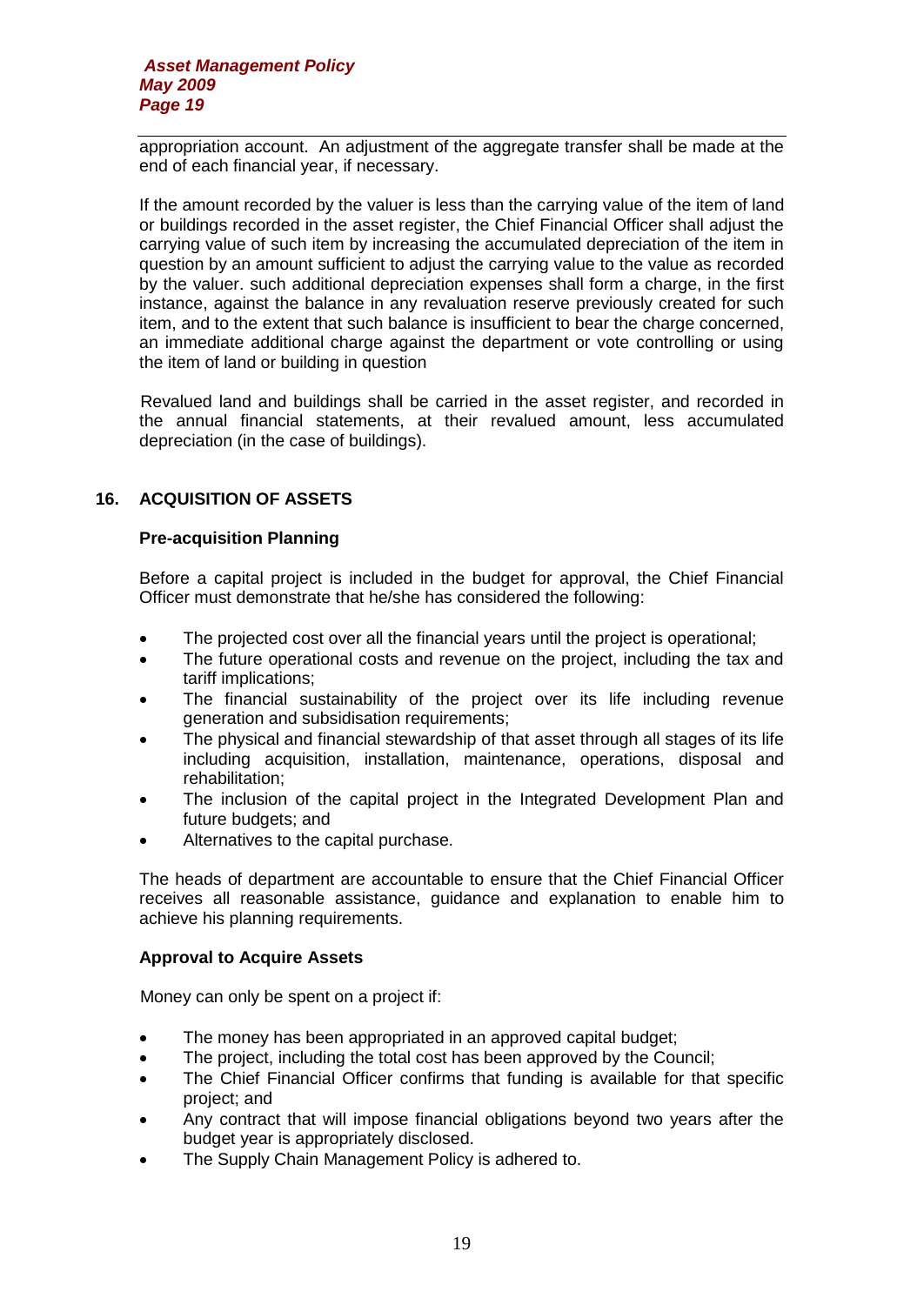Authorization for the acquisition of assets should be as per this Municipality's delegation of authority and payment for assets shall be in accordance with financial policies and regulations of this Municipality.

# **Funding of Capital Projects**

Within the Municipality's ongoing financial, legislative or administrative capacity, the Chief Financial Officer must establish and maintain the funding strategies that optimise the Municipality's ability to achieve its strategic objectives as stated in the Integrated Development Plan. The acquisition of assets may not be funded over a period longer than the useful life of that asset.

# **17. PURCHASE OR HIRE OF IMMOVABLE PROPERTY**

The Municipality may acquire by purchase, or by hire, immovable property within- or outside the municipal boundary provided it complies with the requirements of the MFMA and the Supply Chain Management policy and subject to the following:

- The cost of the purchase or hire had been budgeted for; and
- The intention to buy or hire the immovable property had been advertised for public comment.
- After consideration of any public comments/objections the Council will:
	- $\circ$  In the case of the following paragraph complies with the requirements of that paragraph; and
	- $\circ$  In the case of all other immovable property, finally resolve to continue with the purchase or hire and apply the supply chain management processes
- The Council will not continue with the purchase or hire of any immovable property where:
	- o The price is in excess of the market value thereof as assessed by an appraiser; or
	- o The rental which, when calculated per annum in the case of:
		- **IMMOVALE PROPERTY hired for agricultural purposes, exceeds six** percent; and
		- **IMMOVALLET PROPERTY hired for any other purpose, exceed twelve** percent of the market value of the property, as assessed by an appraiser.

The Council may accept a gift or conveyance of immovable property either for the Municipality or in trust for charitable or other public purposes not connected with public worship, and hold the same in such trust or for such purpose as may be declared by such donors and may administer, utilize and improve such property.

The trustees of any immovable property held in trust for any township village of settlement which has become a municipality or part of a municipality may transfer such property to the Council, subject to any special trusts in their deeds of title and upon conditions not at variance therewith.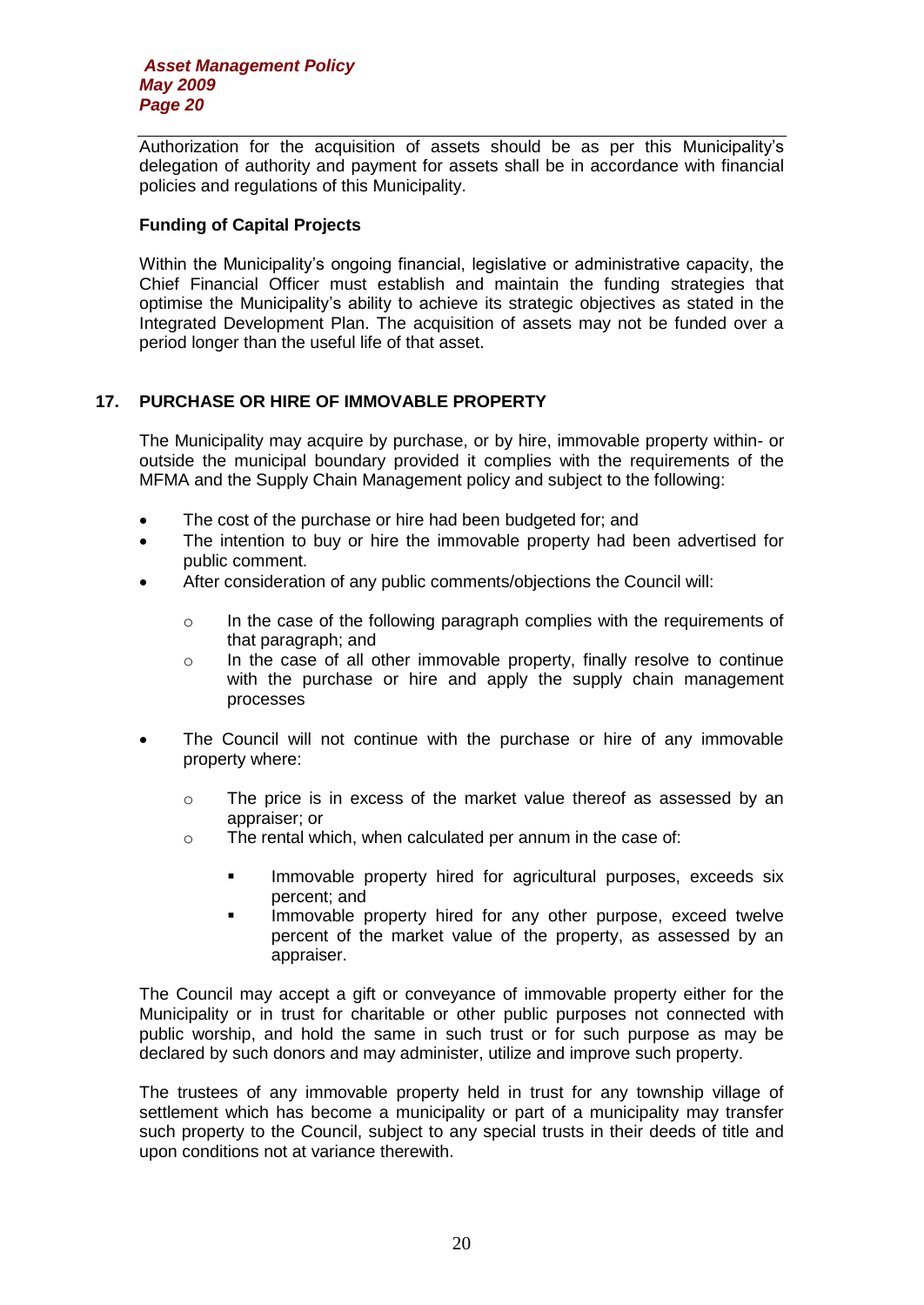# **18. GUIDELINE PROCEDURES FOR ADDITIONS TO ASSETS**

The Asset Manager must ensure all additions to assets are in accordance with an approved capital budget. Additions must be updated on a monthly basis in the Municipality's Asset register. All additions must be approved by the Chief Financial Officer.

# **19. FUNDING OF ASSETS AND RESERVES**

The purchase of assets may be funded from the raising of external loans, leases, government- and public contributions, the Capital Replacement Reserve and surplus cash.

The Chief Financial Officer shall ensure that in respect of all assets financed from grants or subsidies or contributions received from other spheres of government or from the public at large, as well as in respect of assets donated to the Municipality, a government grants reserve or public contribution reserve for future depreciation is created equal in value to the capitalised value of each item of asset in question.

The Chief Financial Officer shall thereafter ensure that in the case of depreciable PPE an amount equal to the annual depreciation expenses of the items concerned are transferred each year from such reserve to the Municipality's accumulated surplus.

# **20. ALIENATION OF ASSETS**

In compliance with the principles and prescriptions of the Municipal Finance Management Act, the transfer of ownership of any item of PPE shall be fair, equitable, transparent, competitive and consistent with the Municipality's supply chain management policy and the Municipal Asset Transfer Regulations

Every head of department shall report in writing to the Chief Financial Officer on 30 April of each financial year on all assets controlled or used by the department concerned which such head of department wishes to alienate by public auction or public tender.

The Chief Financial Officer shall thereafter consolidate the requests received from the various departments, and shall promptly report such consolidated information to the Council or the Municipal Manager of the Municipality, as the case may be, recommending the process of alienation to be adopted.

The Council shall delegate to the Municipal Manager the authority to approve the alienation of any moveable asset with a carrying value less than R50 000 (filthy thousand rand). The Council shall ensure that the alienation of any asset with a carrying value equal to or in excess of R50 000 (fifty thousand rand) takes place in compliance with Section 14 of the Municipal Finance Management Act, 2004..

In terms of Section 14 of the Municipal Finance Management Act, 2004 the Municipality may not transfer ownership as a result of a sale or other transaction or otherwise permanently dispose of assets needed to provide the minimum level of basic municipal services.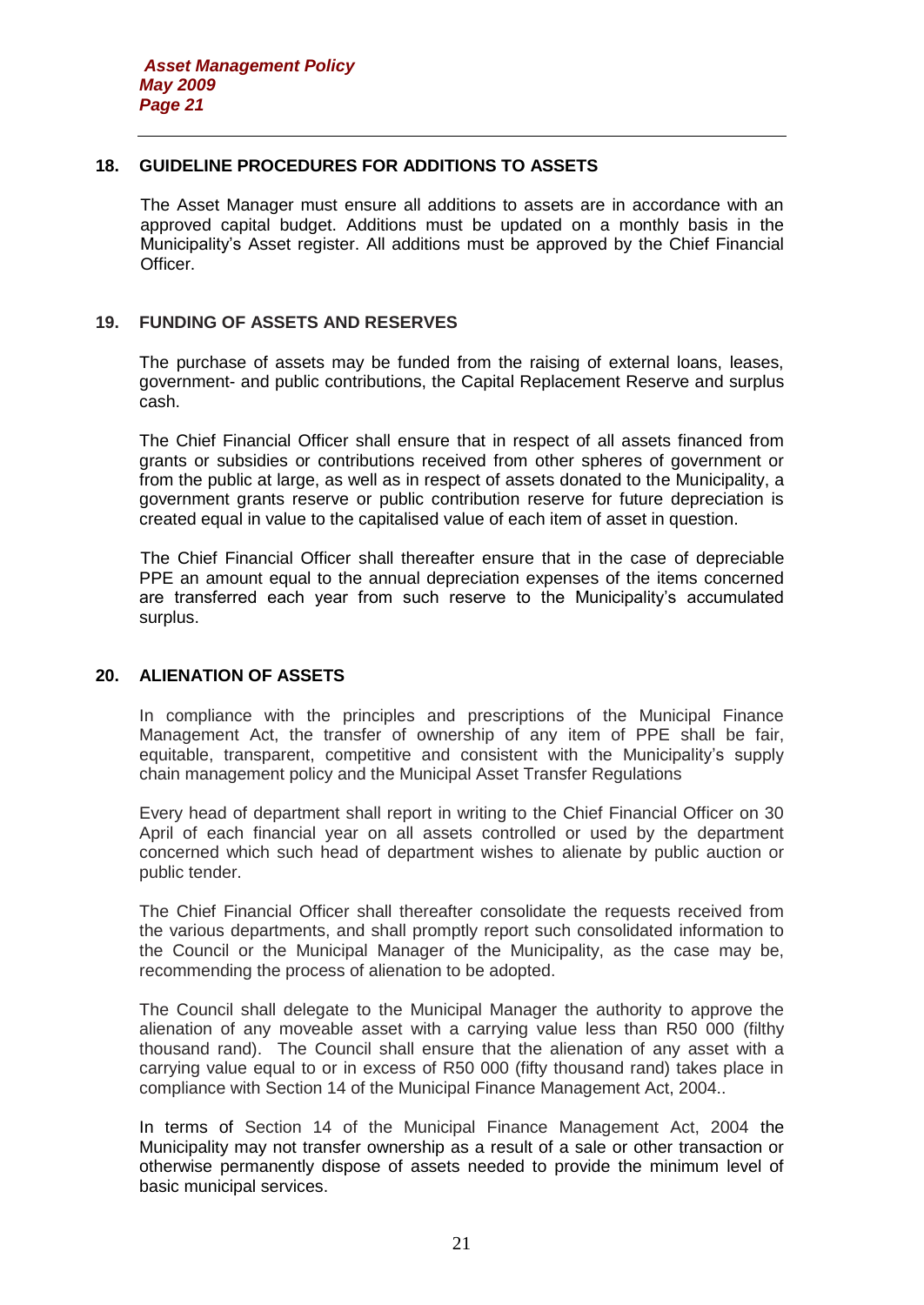The Municipality may transfer ownership or otherwise dispose of assets other than one contemplated above, but only after the Council, in a meeting open to the public:-

- has decided on reasonable grounds that the asset is not needed to provide the minimum level of basic municipal services; and
- has considered the fair market value of the item and the economic and community value to be received in exchange for the asset.

The decision that a specific asset is not needed to provide the minimum level of basic municipal services, may not be subsequently reversed by the Municipality after that asset has been sold, transferred or otherwise disposed of.

Once the assets are alienated, the Chief Financial Officer shall treat the disposal of the items in terms of GRAP and amend the relevant records of the asset register. If the proceeds of the alienation are less than the carrying value recorded in the asset register, such difference shall be recognised as a loss in the Statement of Financial Performance of the department or vote concerned.

If the proceeds of the alienation, on the other hand, are more than the carrying value of the asset concerned, the difference shall be recognised as a gain in the Statement of Financial Performance of the department or vote concerned.

All gains realised on the alienation of assets shall be appropriated annually to the Municipality's Capital Replacement Reserve (except in the cases outlined below), and all losses on the alienation of fixed assets shall remain as expenses on the Statement of Financial Performance of the department or vote concerned.

If, however, both gains and losses arise in any one financial year in respect of the alienation of the assets of any department or vote, only the net gain (if any) on the alienation of such assets shall be appropriated to the Capital Replacement Reserve.

Transfer of assets to other municipalities, municipal entities (whether or not under the Municipality's sole or partial control) or other organs of state shall take place in accordance with the Municipal Asset Transfer Regulations.

# **21. GUIDELINE PROCEDURES FOR THE DISPOSAL OF ASSETS**

The Senior Manager must submit a motivation for the disposal of an asset under his/her control to the Chief Financial Officer.

The Chief Financial Officer must authorize, by signature the motivation and submit the motivation to the Accounting Officer for his/her approval.

Before computer equipment is disposed the Chief Financial Officer must consult the IT section.

All combined motivations must be submitted to the Asset Manager to update the asset register of the Municipality and the book of accounts regarding the sale.

The following information should be updated in the asset register:

- Reason for disposal;
- Information relating to the buyer;
- Individual requesting disposal;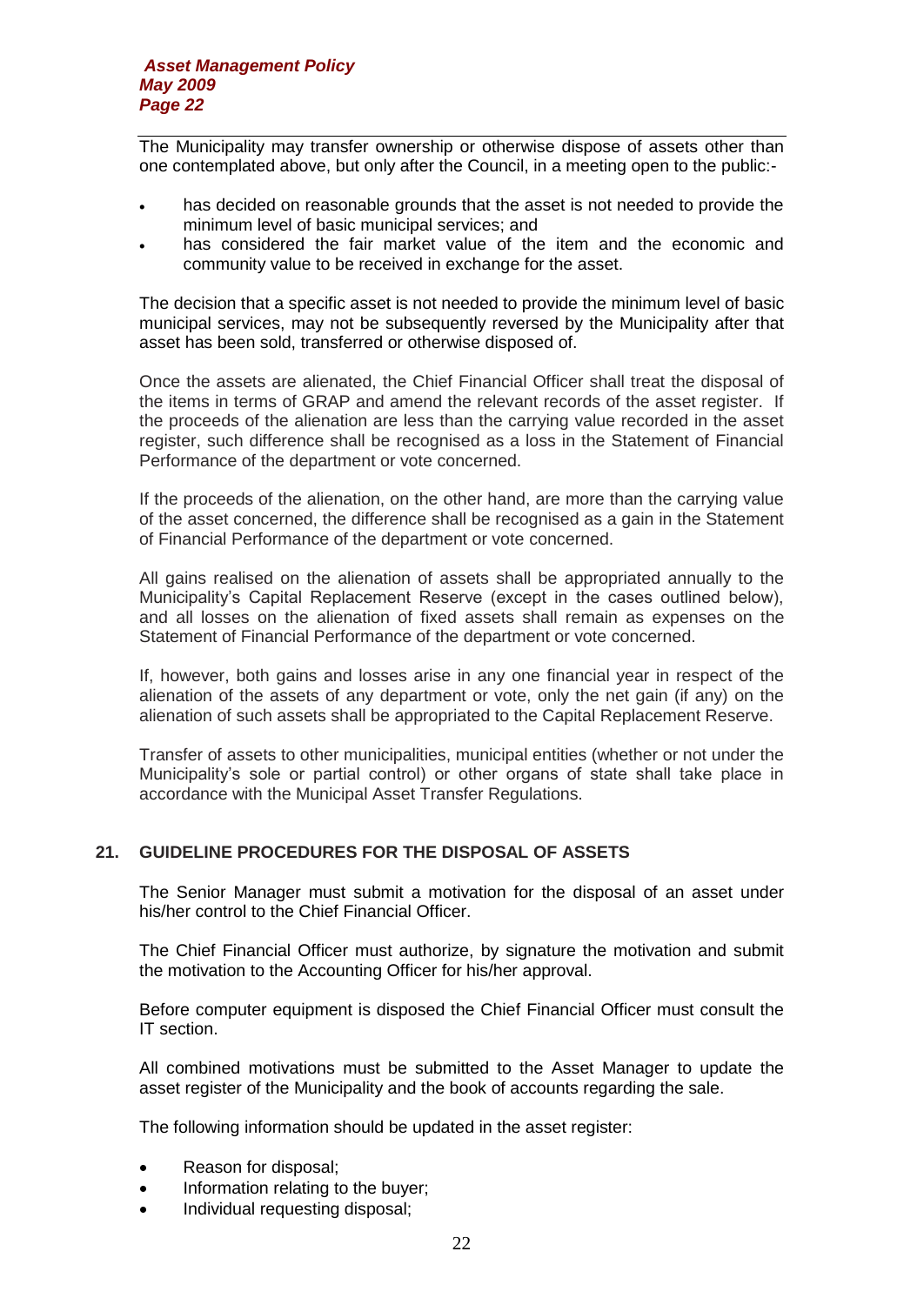- Cost, book value and proposed selling price of the asset;
- Date of sale:
- Method of payment;
- Receipt number; and
- The relevant asset information

# **22. OTHER WRITE-OFFS OF PPE**

An item of PPE, even though fully depreciated, shall be written off when it can no longer be used, in consultation with the Head of Department controlling or using the item concerned.

Every Head of Department shall report to the Chief Financial Officer on 31 October and 30 April of each financial year on any item of PPE which such Head of Department wishes to have written off, stating in full the reason for such recommendation.

The Chief Financial Officer shall consolidate all such reports, and shall promptly notify the Council on the PPE to be written off.

The only reasons for writing off PPE, other than the alienation of such item of PPE, shall be the loss, theft, and destruction or material impairment of the PPE in question.

If an item of PPE must be written off as a result of an occurrence out of the control of the Municipality, such as malicious damage, theft or destruction, the municipal manager must determine whether a third party or an employee was involved in the loss and take all reasonable steps to recover such loss, including reporting the incident to the South African Police Services and the Auditor General, the insurance as well as institute disciplinary steps against any employee who might have been involved in such incident.

In every instance where a not fully depreciated item of PPE is written off, the Chief Financial Officer shall immediately debit to such department or vote, as additional depreciation expenses, the full carrying value of the item concerned.

# **23. MANAGEMENT AND OPERATION OF ASSETS**

#### **Accountability to manage assets**

Each Senior Manager is accountable to ensure that Municipal resources assigned to them are utilized effectively, efficiently, economically and transparently. This will include:

- Developing appropriate management systems, procedures, processes and controls for managing assets;
- Providing accurate, reliable and up to date account of assets under their control; and
- The development and motivation of relevant strategic asset management plans and operational budgets that optimally achieve the Municipality's strategic objectives.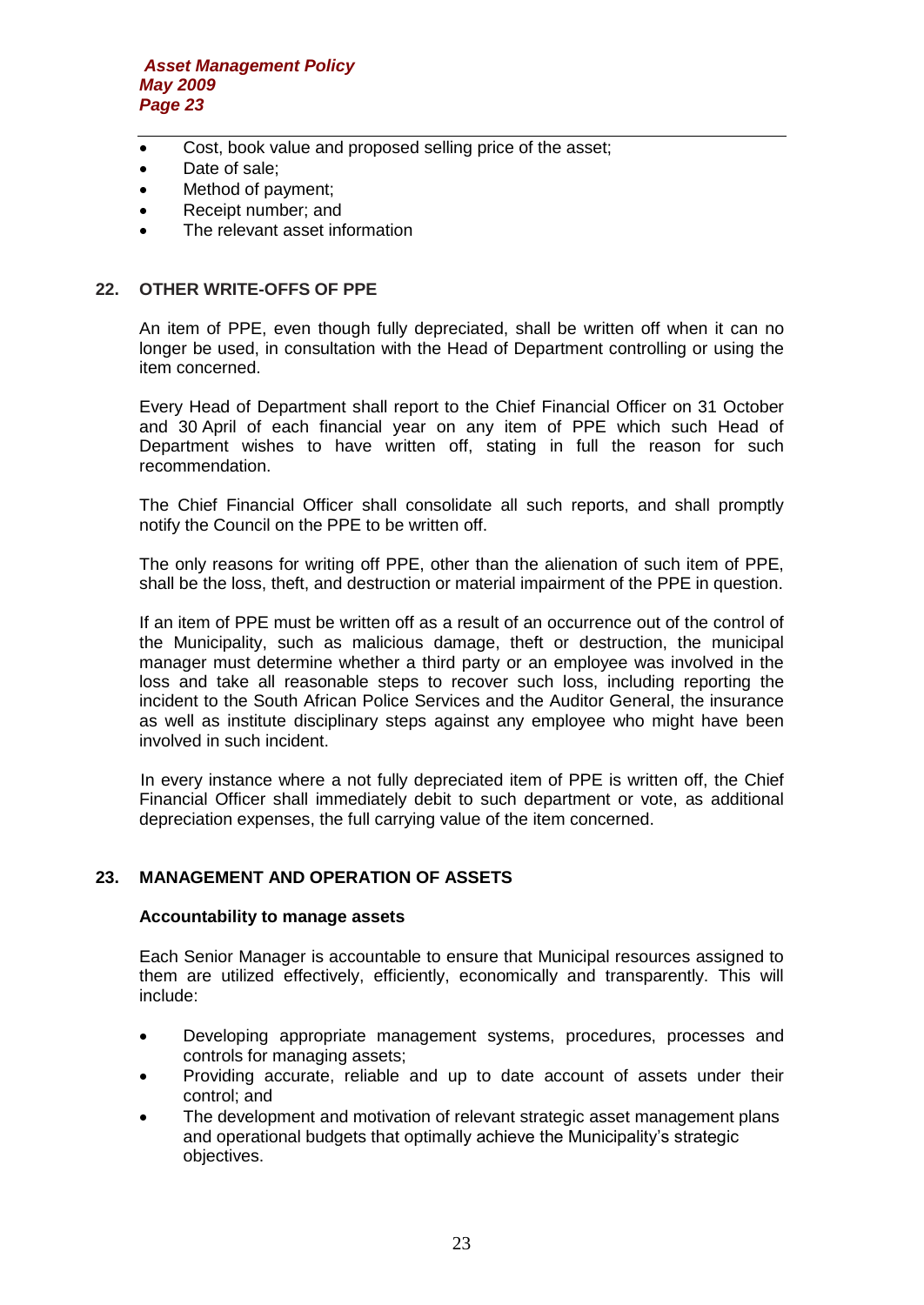# **Contents of a strategic management plan**

Senior Managers need to manage assets under their control to provide the required level of service or economic benefit at the lowest possible long-term cost. To achieve this, the Senior Manager will need to develop strategic asset management plans that cover:-

- Alignment with the Integrated Development Plan;
- Operational quidelines;
- Performance monitoring;
- Maintenance programs;
- Renewal, refurbishment and replacement plans;
- Disposal and Rehabilitation plans;
- Operational, financial and capital support requirements, and
- Risk mitigation plans including insurance strategies

The operational budgets are the short to medium term plan for implementing this strategic asset management plan.

# **Reporting of Emerging Issues**

Each Functional Manager should report to the Municipal Manager on issues that will significantly impede the item of asset capabilities to provide the required level of service or economic benefit.

# **Verification of Assets**

The Municipality shall at least once during every financial year undertake on a date as determined by the Chief Financial Officer a comprehensive verification of all moveable assets controlled or used by all the departments of the Municipality.

Every Head of Department shall promptly and fully report in writing to the Chief Financial Officer, in the format determined by the Chief Financial Officer, all relevant results of such verification, provided that each such item of asset verification shall be undertaken and completed during 30 June of each financial year, and that the resultant report shall be submitted to the Chief Financial Officer not later than 30 June of the year in question.

#### **Movement of Assets**

Every Head of Department shall promptly and fully report in writing to the Chief Financial Officer, in the format determined by the Chief Financial Officer, all transfers from its original location of assets (including minor assets items) within 5 working days after transfer of such item.

#### **24. MAINTENANCE**

#### **Maintenance Plans**

Every Head of Department shall ensure that a maintenance plan in respect of every new infrastructure asset with a value of R100 000 (one hundred thousand rand) or more is promptly prepared and submitted to the Council for approval.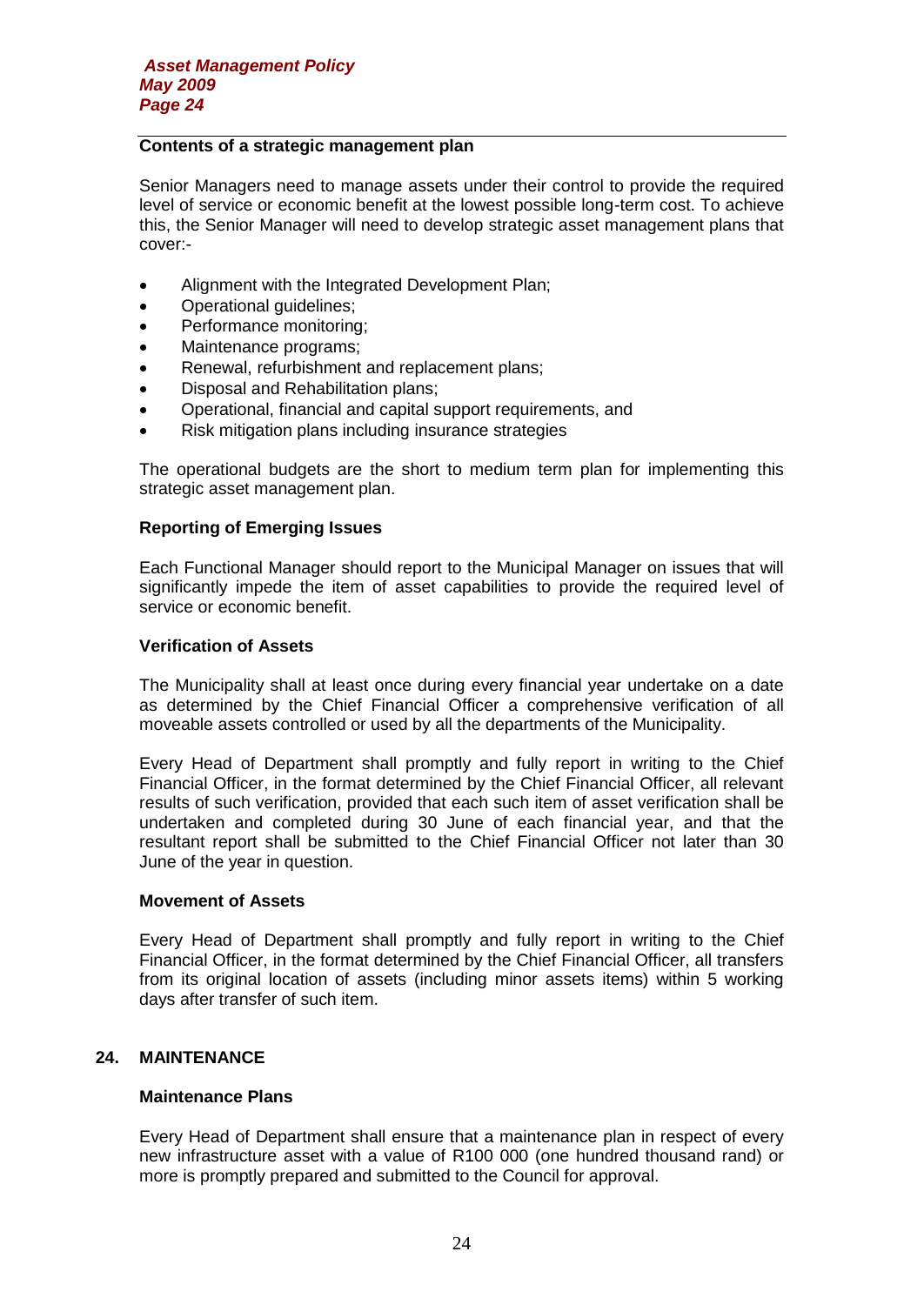If so directed by the Municipal Manager, the maintenance plan shall be submitted to the Council prior to any approval being granted for the acquisition or construction of the infrastructure asset concerned.

The Head of Department controlling or using the infrastructure asset in question, shall annually report to the Council, not later than in July or the earliest Council meeting thereafter, of the extent to which the relevant maintenance plan has been complied with, and of the likely effect which any non-compliance may have on the useful operating life of the item concerned.

#### **Deferred Maintenance**

If there is material variation between the actual maintenance expenses incurred and the expenses reasonably envisaged in the approved maintenance plan for any infrastructure asset, the Chief Financial Officer shall disclose the extent of and possible implications of such deferred maintenance in an appropriate note to the annual financial statements. Such note shall also indicate any plans which the Council has approved in order to redress such deferral of the maintenance requirements concerned.

If no such plans have been formulated or are likely to be implemented, the Chief Financial Officer shall re-determine the useful operating life of the fixed asset in question, if necessary in consultation with the Head of Department controlling or using such item, and shall recalculate the increased annual depreciation expenses accordingly.

# **General Maintenance of Assets**

Every Head of Department shall be directly responsible for ensuring that all assets are properly maintained and in a manner which will ensure that such item attain their useful operating lives.

# **25. REPLACEMENT STRATEGY**

The Municipal Manager, in consultation with the Chief Financial Officer and other Heads of Departments, shall formulate norms and standards for the replacement of all normal operational assets. Such norms and standards shall be incorporated in a formal strategy, which shall be submitted to the Council for approval. This strategy shall cover the replacement of motor vehicles, furniture and fittings, computer equipment, and any other appropriate operational items.

Such strategy shall also provide for the replacement of assets which are required for service delivery but which have become uneconomical to maintain.

# **26. TRANSFER OF ASSETS**

When assets are transferred to other Government Departments or municipalities, a document with specific authorization should be tied to the asset to ensure the validity of the transfer.

The document should also include:

• Asset description;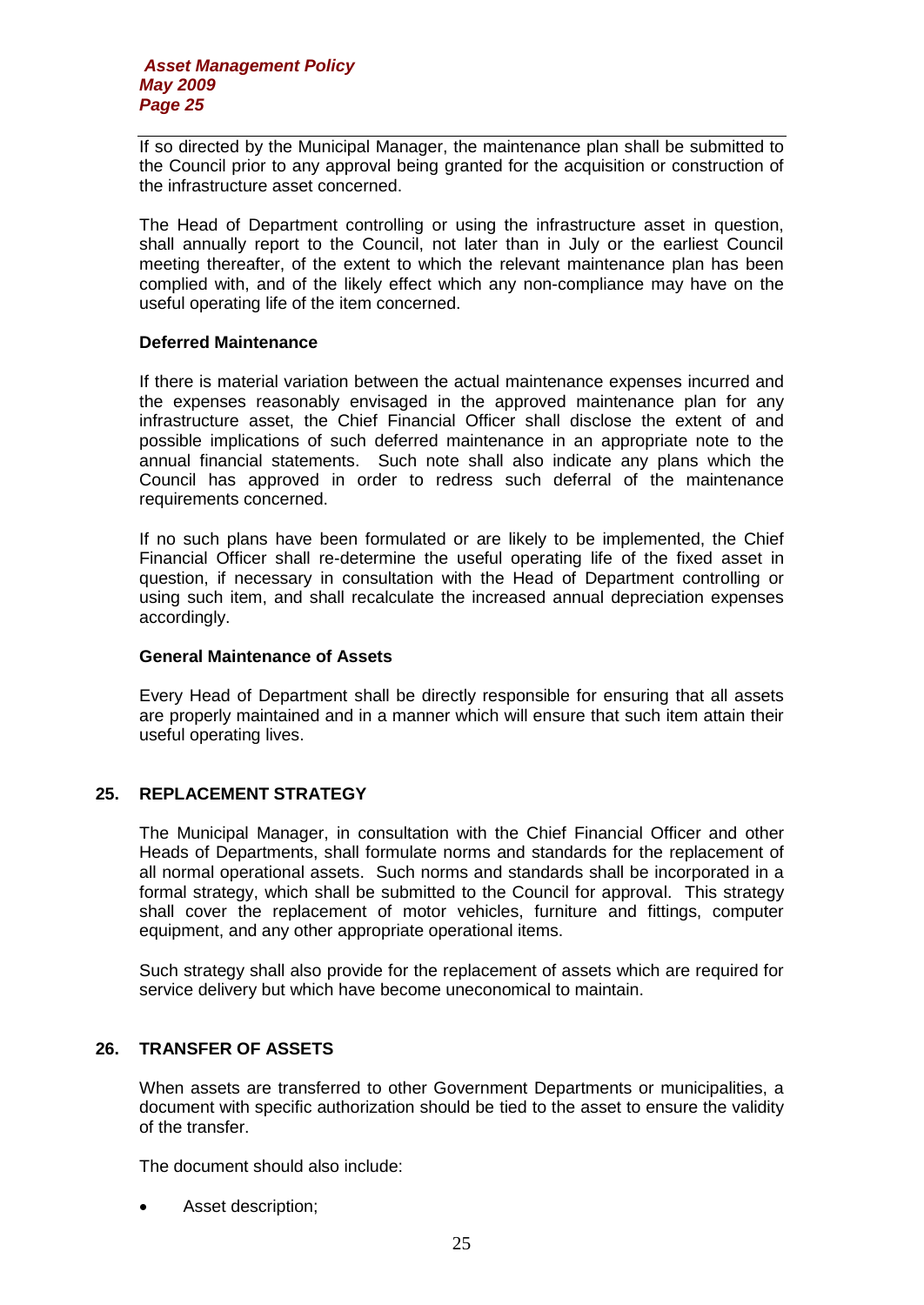- Cost of the asset:
- Date of acquisition;
- Unique asset number;
- **•** Effective date of transfer;
- Quantity; and
- Authorization by both transferor and transferee.

The asset manager must then effect the transactions in the book of accounts of the Municipality on the day the asset is transferred to the transferee.

# **27. PHYSICAL SECURITY OF ASSETS**

Every Senior Manager shall be directly responsible for the physical safekeeping of any asset controlled or used by their department.

In exercising this responsibility, every Senior Manager shall adhere to directives issued by the Chief Financial Officer with regard to the control and safekeeping of the Municipality's assets.

All assets should be kept in a secure location, maintained regularly, insured against theft or destruction, utilized economically and efficiently.

When it is suspected that an employee is abusing assets, this fact should be reported to the Chief Financial Officer within 48 hours. Such an employee should be subject to the disciplinary procedures as described in terms of the Standard Conditions of Service.

All items of PPE lost, stolen or damaged must be reported to the Chief Financial Officer within 48 hours after discovery for further investigation and reporting required by the Municipal Finance Management Act No. 56 of 2003.

#### **28. INSURANCE OF ASSETS**

The Accounting Officer must ensure that all movable assets are insured at least against fire and theft, and municipal buildings and infrastructure are insured at least against fire and allied perils.

The Accounting Officer shall recommend, after consultation with the Chief Financial Officer, the basis of insurance cover to be applied: either the carrying value or the replacement value of the assets. Such a recommendation shall take due cognizance of the budgetary resources of the Municipality.

Any theft, loss or damage to an asset should immediately be reported to Council's insurance brokers by the relevant head of department under whose responsibility the asset falls. A copy of the insurance claim submitted should be forwarded to the Chief Financial Officer. All insurance claims must be recorded in an insurance register and all outstanding insurance claims reported on a monthly basis to the Chief Financial Officer. It is the responsibility of the relevant head of department to ensure that all documents / information for the completion of the claim is forwarded to Council's insurance brokers and that copies thereof is forwarded to the Chief Financial Officer. The head of department should in writing request the replacement of the asset which can only be authorized, if sufficient provision for the replacement of the asset is on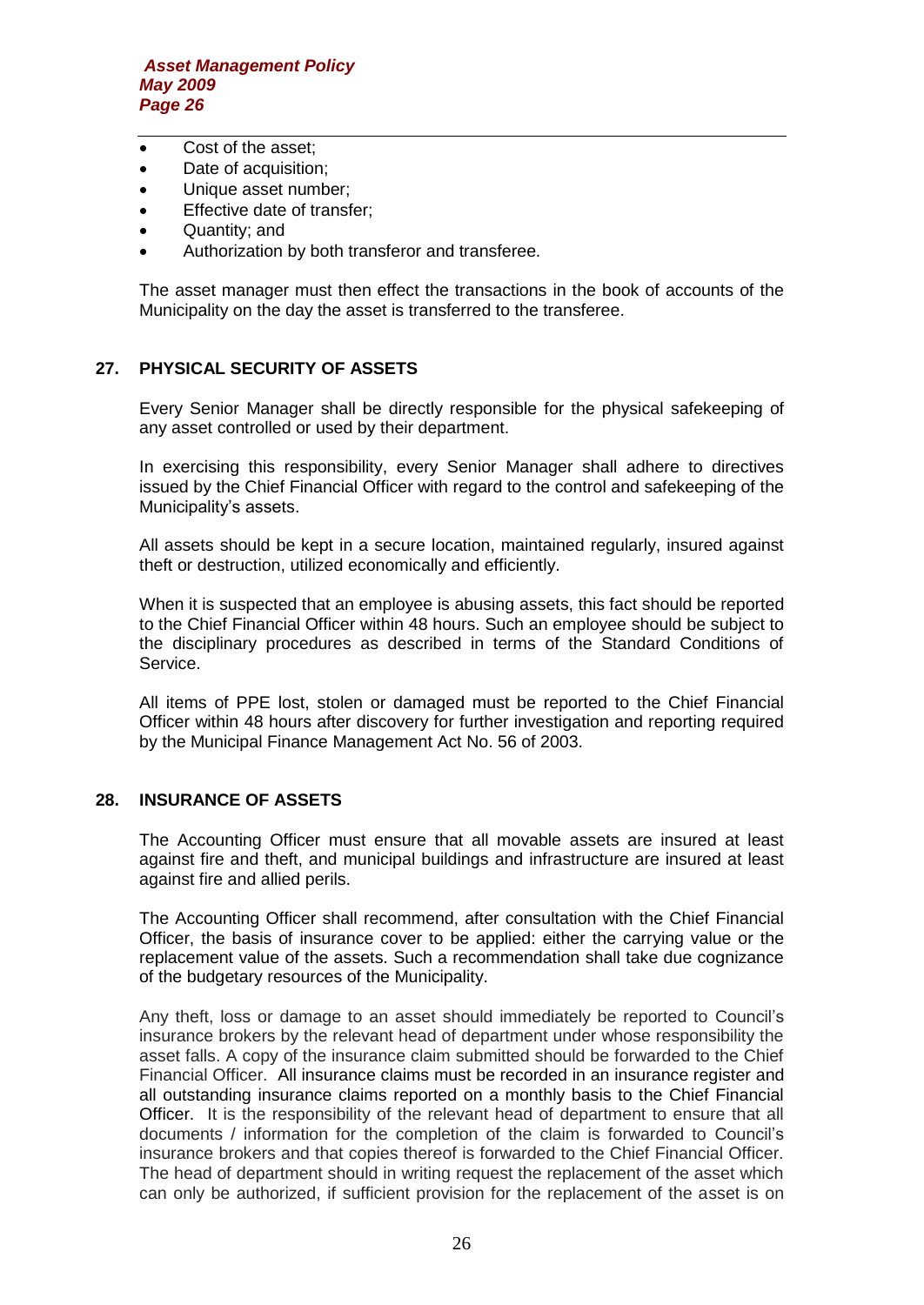the capital budget, by the Municipal Manager after consultation with the Chief Financial Officer. If sufficient provision is not on the capital budget the asset can only be replaced if provision for the replacement is made on an Adjustments budget. In the case where an asset must be replaced as an emergency measure, the Mayor may authorise such expenditure, subject to compliance with Section 29 of the MFMA.

Third-party (insurance) pay-outs must be treated as revenue when the amount is certain and may not be offset against the cost of replacing the item. The carrying value of items lost, stolen or damaged beyond repair must be treated as impairment against the relevant department or vote. The full cost of the replacement item must then be capitalised.

If the Municipality operates a self-insurance reserve, the Chief Financial Officer shall annually determine the premiums payable by the departments or votes after having received a list of the assets and insurable values of all relevant assets from the heads of departments concerned.

The municipal manager shall recommend to the Council of the Municipality, after consulting with the Chief Financial Officer, the basis of the insurance to be applied to each type of asset: either the carrying value or the replacement value of the assets concerned. Such recommendation shall take due cognisance of the budgetary resources of the Municipality.

The Chief Financial Officer shall annually submit a report to the Council of the Municipality on any reinsurance cover which it is deemed necessary to procure for the Municipality's self-insurance reserve.

# **29. SHORT TITLE**

This policy shall be called the Asset Management Policy of the **Central Karoo District Municipality.**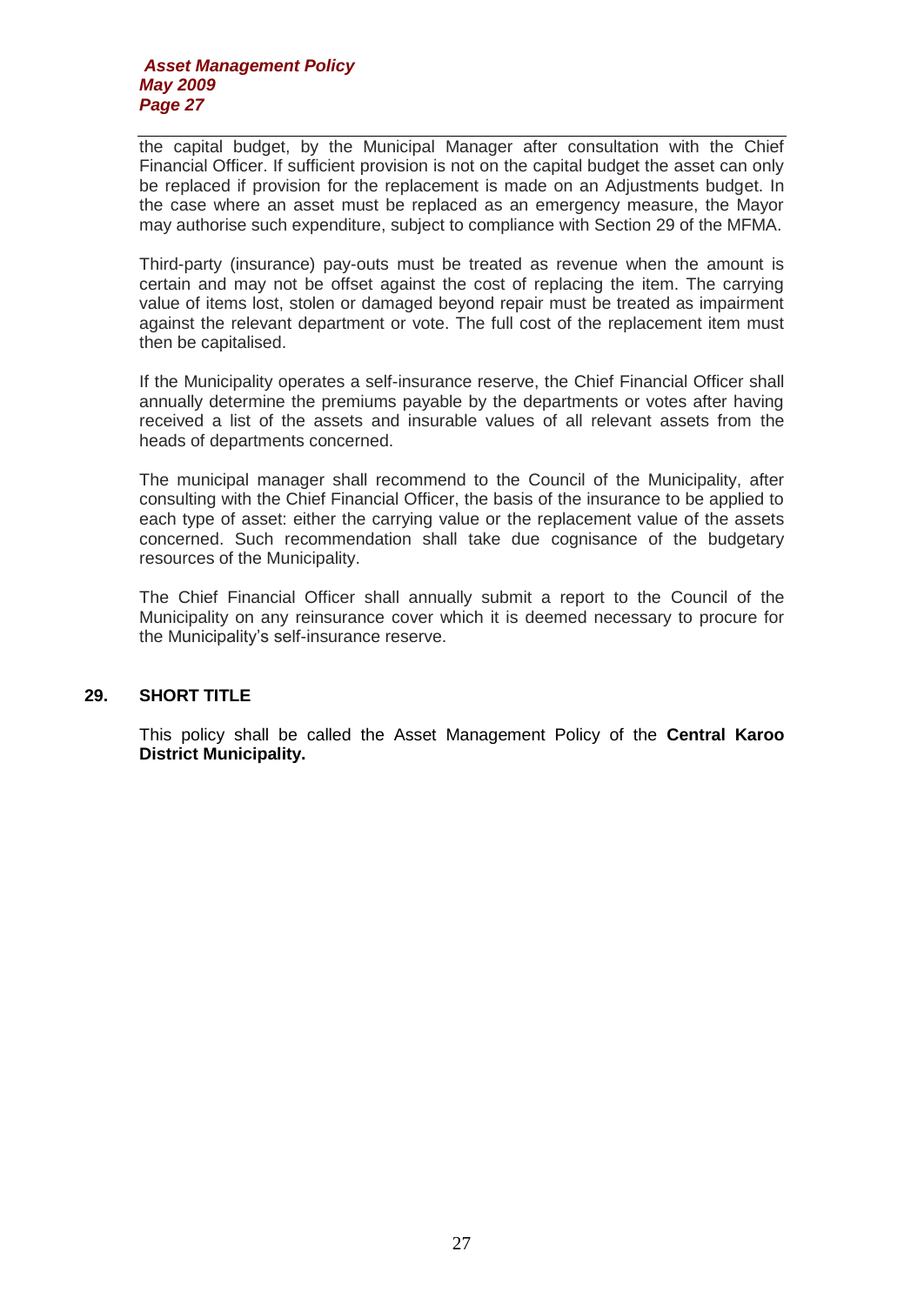# **APPENDIX A**

# **SCHEDULE OF EXPECTED USEFUL LIVES OF ASSETS**

|                                                                  | <b>ASSET</b><br><b>LIFE</b> |                                     | <b>ASSET</b><br><b>LIFE</b> |
|------------------------------------------------------------------|-----------------------------|-------------------------------------|-----------------------------|
| <b>INFRASTRUCTRE ASSETS</b>                                      |                             |                                     |                             |
| <b>ELECTRICITY:</b>                                              |                             | GAS:                                |                             |
| <b>Power stations</b>                                            | 30                          | <b>Meters</b>                       | 20                          |
| Cooling towers                                                   | 30                          | Main supply                         | 20                          |
| Transformar kiosks                                               | 30                          | Storage tanks                       | 20                          |
| Meters                                                           | 20                          | Supply and reticulation<br>networks | 20                          |
| Load control equipment                                           | 20                          |                                     |                             |
| Switchgear                                                       | 20                          | <b>SEWERAGE:</b>                    |                             |
| Supply and reticulation networks                                 | 20                          | Sewer mains                         | 20                          |
| Main supply                                                      | 20                          | Outflow sewers                      | 20                          |
|                                                                  |                             | Sewerage purification works         | 20                          |
| <b>ROADS:</b>                                                    |                             | Sewerage pumps                      | 15                          |
| Motorways                                                        | 15                          | Sludge machines                     | 15                          |
| Other roads                                                      | 10                          |                                     |                             |
| Traffic islands                                                  | 10                          | <b>PEDESTRAIN MALLS:</b>            |                             |
| Traffic lights                                                   | 20                          | Footways                            | 20                          |
| Street lights                                                    | 25                          | Kerbing                             | 20                          |
| Overhead bridges                                                 | 30                          | Paving                              | 20                          |
| Stormwater drains                                                | 20                          |                                     |                             |
| Bridges, subways and culverts                                    | 30                          | <b>AIRPORTS:</b>                    | 20                          |
| Car parks                                                        | 20                          | Taxiways                            | 20                          |
| <b>Bus terminals</b>                                             | 20                          | Runways                             | 20                          |
|                                                                  |                             | Aprons                              | 20                          |
|                                                                  |                             | Airport and radio beacons           | 20                          |
| WATER                                                            |                             | <b>SECURITY</b>                     |                             |
| Meters                                                           | 15                          | Fencing                             | 3                           |
| Mains                                                            | 20                          | Security systems                    | 5                           |
| Rights                                                           | 20                          | Access control systems              | 5                           |
| Supply and reticulation networks<br>Reservoirs and storage tanks | 20<br>20                    |                                     |                             |

# *COMMUNITY ASSETS COMMUNITY ASSETS* **RECREATIONAL FACILITIES**

| Bowling greens           | 20 | Ambulance stations                      | 30 |
|--------------------------|----|-----------------------------------------|----|
| Tennis courts            | 20 | Aquariums                               | 30 |
| Swimming pools           | 20 | Beach developments                      | 30 |
| Golf courses             | 20 | Care centres                            | 30 |
| Jukskei pitches          | 20 | Cemeteries                              | 30 |
| Outdoor sport facilities | 20 | Civic theatres and community<br>centres | 30 |
| Organ                    | 20 | Clinics and hospitals                   | 30 |
| Lakes and dams           | 20 | Game reserves and rest camps            | 30 |
| Fountains                | 20 | Stadiums and indoor sports              | 30 |
| Flood lights             | 20 | Museums and galleries                   | 30 |
|                          |    | Parks and public conveniences           | 30 |
|                          |    | Recreational centres and zoo            | 30 |
|                          |    |                                         |    |

20